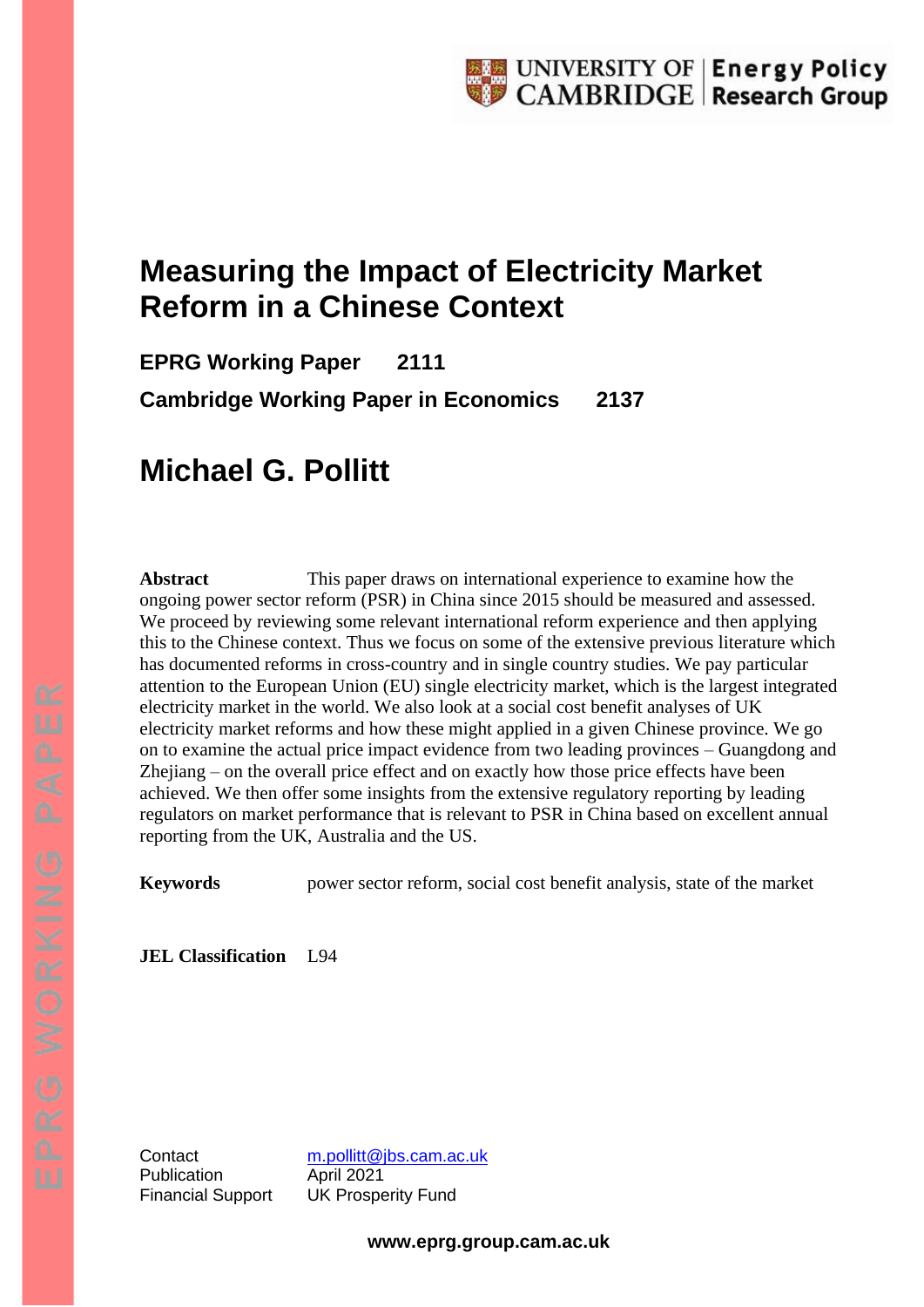## **Measuring the Impact of Electricity Market Reform in a Chinese Context**

*Michael G. Pollitt<sup>1</sup> Judge Business School University of Cambridge*

## *Abstract*

This paper draws on international experience to examine how the ongoing power sector reform (PSR) in China since 2015 should be measured and assessed. We proceed by reviewing some relevant international reform experience and then applying this to the Chinese context. Thus we focus on some of the extensive previous literature which has documented reforms in cross-country and in single country studies. We pay particular attention to the European Union (EU) single electricity market, which is the largest integrated electricity market in the world. We also look at a social cost benefit analyses of UK electricity market reforms and how these might applied in a given Chinese province. We go on to examine the actual price impact evidence from two leading provinces – Guangdong and Zhejiang – on the overall price effect and on exactly how those price effects have been achieved. We then offer some insights from the extensive regulatory reporting by leading regulators on market performance that is relevant to PSR in China based on excellent annual reporting from the UK, Australia and the US.

*Keywords: power sector reform, social cost benefit analysis, state of the market*

## **Section 1: Introduction**

This paper seeks to discuss how the impact of electricity market reform should be measured in the context of the 2015 Power Sector Reform (PSR) in China which is the subject of this special issue.

A central idea in this paper is that the measurement of the impact of power market reform is not straightforward and therefore needs to focus on variables that are relevant and important for public policy. Better monitoring and data reporting by regulators can focus attention on the key variables and highlight problems that need to be addressed both ahead of and in real time.

We draw on extensive experience from around the world that would seem to be relevant to China. We proceed by first reviewing some relevant international reform experience and then applying this to the Chinese context. Our examples are necessarily selective but intended to be informative for a Chinese (and other reforming jurisdictions) audience.

<sup>&</sup>lt;sup>1</sup> The author wishes to thank the British Embassy in Beijing and the UK Prosperity Fund for their ongoing support for his work on China's electricity reforms. General lessons on Chinese power market reform from international experience are contained in Pollitt (2020) and Pollitt, Yang and Chen (2017, 2018) and Pollitt and Dale (2018). Financial support from the 'Efficiency Analysis and Policy Recommendation of Jiangsu Power Market Design and Operation' project (FPP207) from the UK Prosperity Fund is acknowledged, as are comments from colleagues on this project. Jun Xu also provided excellent comments on the paper. I am very grateful for the comments of two anonymous referees. All errors are his own.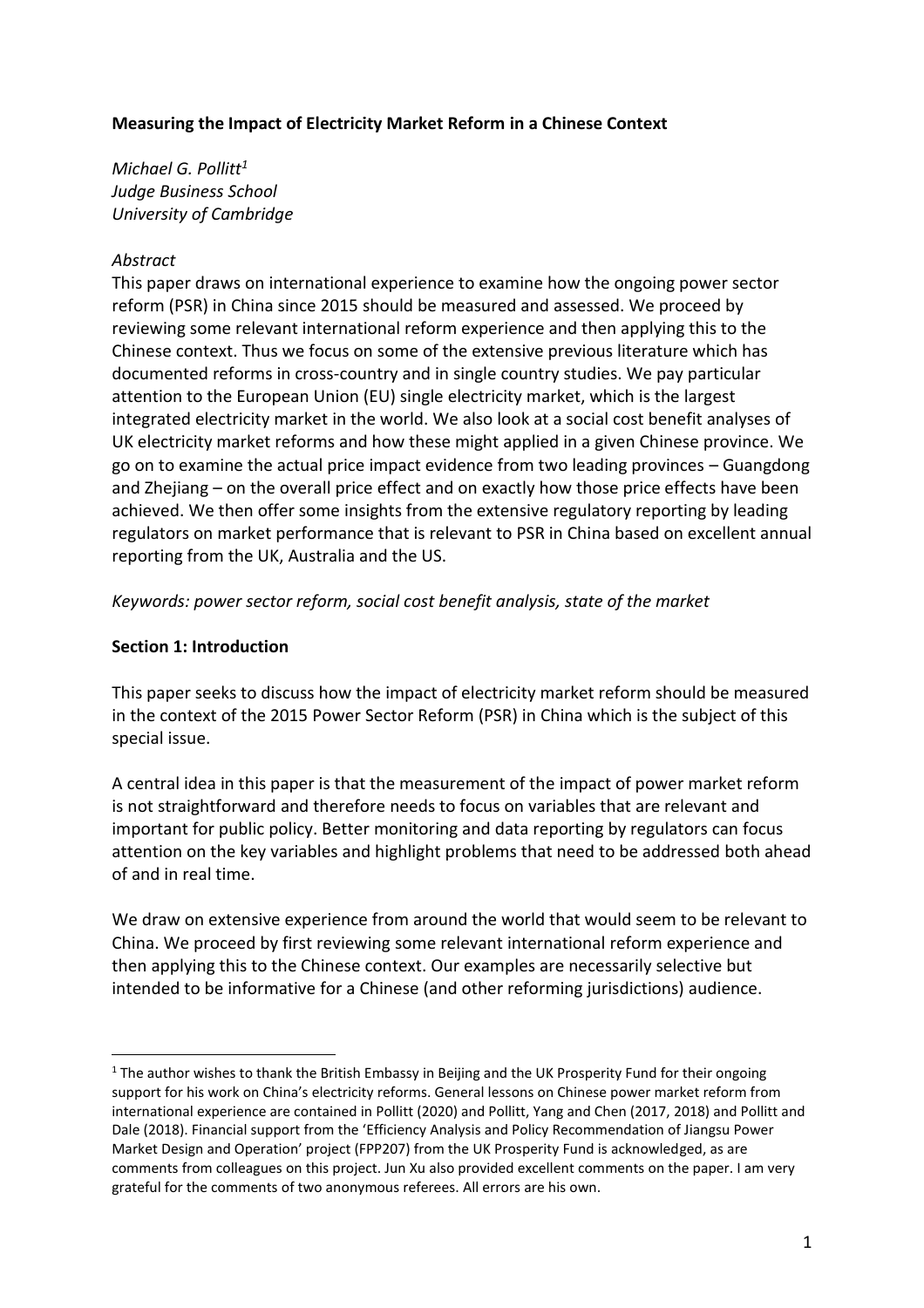We focus on some of the extensive previous literature which has documented reforms in cross-country and in single country studies. We pay particular attention to the European Union (EU) single electricity market, which is the largest integrated electricity market in the world, and covers (until the end of 2020) 518 million people<sup>2</sup>. This market provides a model for a Chinese electricity market built out of provincial and regional (multi-provincial) markets. We also look at social cost benefit analyses of UK electricity market reforms. These reforms started early (from 1990) and provide well documented experiences of both how to measure reform impacts and how big the impacts might be. Chinese power market reform has been running for more than 6 years (since at least March 2015, with some trialing before then) and it has had a substantial impact on the price of industrial electricity (which we show below). We look at the evidence from two leading provinces – Guangdong and Zhejiang - on the price effect and on exactly how those price effects have been achieved. We go on to offer some insights from the extensive regulatory reporting by leading regulators on market performance that is relevant to the 2015 PSR in China. We show that UK, Australian and US federal regulators and individual US market monitoring of reformed electricity markets provide excellent examples of annual reporting on market performance that are worthy of study.

We will begin section 2 by laying out some principles for measuring market reform impact and review some of the previous literature. Section 3 will discuss measurement of the reform in the EU single electricity market. Section 4 draws on the specific experience of the UK. Section 5 will look at initial measurement of the price impact of electricity reforms in Guangdong and Zhejiang. Section 6 will discuss the annual monitoring of reform and some examples of measurements that shed light on how well reform is going. Section 7 concludes.

# **Section 2: Some principles for measuring market reform impact**

Pollitt (2012), in a review of the impact of global energy market liberalisation, discusses various studies which measure the impact of energy liberalisation. He identifies four (reasonably) robust types of studies in the literature. **Performance metric regressions** examine the impact of privatisation/liberalisation variables on panel data of performance (e.g. Steiner, 2001). **Statistical tests of before and after performance** conduct a t-test for significant differences in performance metrics before and after privatisation (following D'Souza and Megginson, 1999). **Social cost benefit analyses** of reform (following Jones et al., 1990) look at reform as an investment which has costs and benefits. **Macro studies** of reform attempt to find impacts using general equilibrium models of the economy. These studies track the impact of lower prices and costs in significant reformed industries on GDP (e.g. Chisari et al., 1999). Jamasb et al. (2017), in their recent review of studies of electricity reforms in developing countries, conclude that social cost benefit analyses of reform are less common than they might be given the importance of the topic, and that more of these sorts of studies are required.

Measuring electricity reform presents a particular challenge for these types of studies. This is because compared with, say, measuring the impact of the domestic privatisation of oil and upstream gas, electricity 'reform' is a package of measures which makes it difficult to

<sup>2</sup> Population of EU-27 + UK + Norway.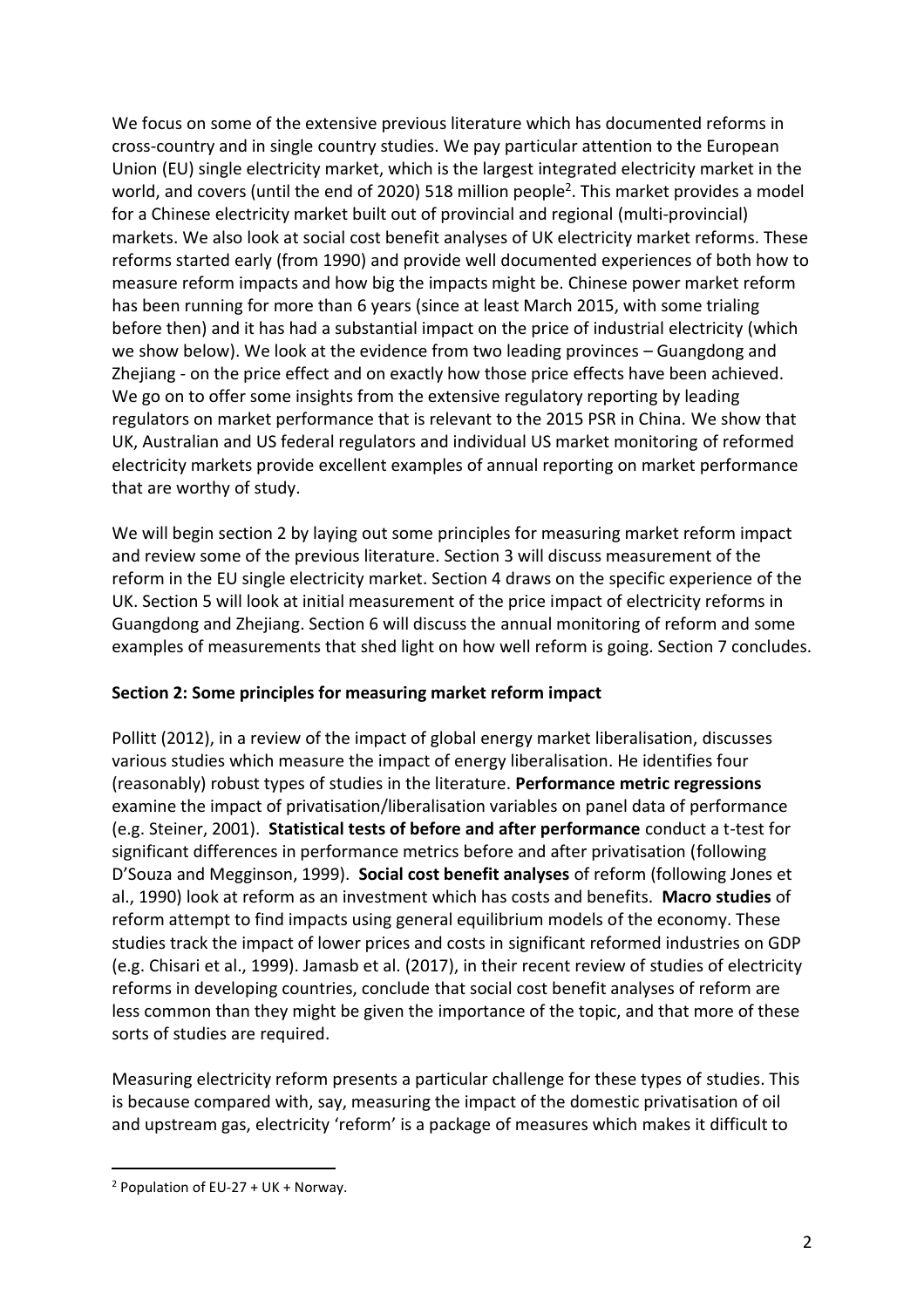get a clean measure of the impact of reform per se. Thus electricity reforms often involve multiple changes – such as privatisation, structural reform, the introduction of wholesale markets and changes to the nature of regulation – in markets which are largely domestic and specific to the jurisdiction at hand. This simultaneity of reforms makes assessing the 'reform' impact difficult. It might be for instance that the introduction of a wholesale market was not a significant element in improving electricity system performance, but if it happened at the same time as other elements of reform which did have a positive impact (such as incentive regulation of networks), it might be hard to identify that this was the case. Data on a number of jurisdictions might aid the econometric identification of the contributions of various reform elements (f.Steiner, 2001).

The evidence on electricity reform from performance metric regressions seems to be that for European Union (EU) countries there is evidence of modest productivity improvements (e.g. Steiner (2001), Hattori and Tsutsui (2004), Fiorio et al. (2007)). However the impact on prices of the different reform elements is ambiguous: prices do not significantly change. Pollitt (2009), after examining the econometric studies from developing countries concludes that, in general: privatisation improves efficiency with independent regulation; privatisation/regulation have no significant effect on prices; private investment is stimulated by independent regulation.

Jamasb et al. (2004) highlight the positive experiences of the UK, Chile, Argentina, Peru, Philippines, Brazil and Colombia with electricity reform, based on individual country studies. Some of the studies they review make use of formal social cost benefit analysis, which we outline in the next section.

Table 1 summarises social cost benefit analysis of electricity reform studies. These particular studies focus on the privatisation event, but often - as in the case of the UK which we discuss in the next section – involved other reform elements happening at the same time. These studies show both the size of the gain in relation to the existing size of the companies involved and who, within society (consumers, producers or the government), got them. As can be seen in Table 1, the gains are positive but modest (around 5% lower revenue/costs) and in general they are not fully received by consumers but instead go substantially to investors (who are often foreign for smaller developing countries) and to the government.

*Table 1: Results for Social Cost Benefit Analyses of Electricity Reforms*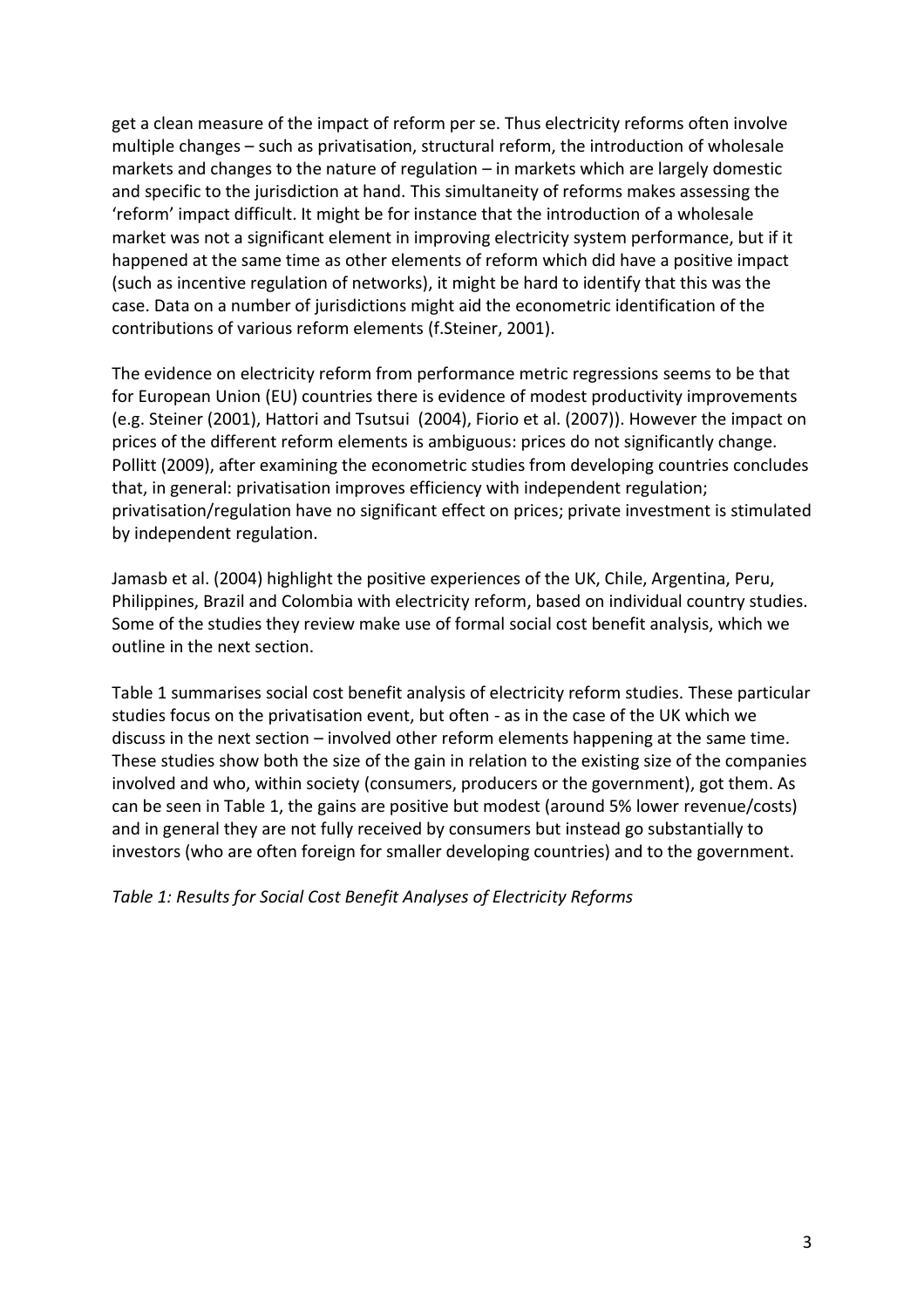| <b>Authors</b>                | Reform<br>and<br>Company/Date/Country<br><b>Studied</b>                                                                                                | NPV<br>Measured<br>of<br>reform<br><i>(central</i><br>estimate)             | distributional<br>Key<br>impacts identified                                                                              |
|-------------------------------|--------------------------------------------------------------------------------------------------------------------------------------------------------|-----------------------------------------------------------------------------|--------------------------------------------------------------------------------------------------------------------------|
| Galal et al. (1994)           | Privatisation<br>of<br>CHILGENER - generation<br>and transmission /1981-<br>1986/Chile                                                                 | Permanent gain in<br>welfare of 2.1% of<br>1986 sales                       | of aggregate<br>2/3<br>gains go to foreign<br>share holders.                                                             |
| Galal et al. (1994)           | Privatisation of ENERSIS -<br>distribution /1986/Chile                                                                                                 | Permanent gain in<br>welfare of 5% of<br>1986 sales                         | Paying<br>consumers<br>gain<br>an<br>amount<br>almost equal to the<br>aggregate impact                                   |
| Newbery and Pollitt<br>(1997) | Privatisation and breakup<br>of CEGB - Generation and<br><b>Transmission</b><br>monopoly/1990/UK                                                       | Permanent gain of<br>6%<br>of<br>1995<br>turnover                           | <b>Consumers</b><br>lose<br>initially and overall,<br>CO <sub>2</sub><br>S <sub>0</sub> 2<br>and<br>benefits significant |
| Domah and Pollitt<br>(2001)   | Privatisation<br>of<br>12<br>Regional<br>Electricity<br><b>Distribution</b><br>Companies/1990/UK                                                       | Permanent gain of<br>9%<br>of<br>1995<br>turnover                           | <b>Consumers</b><br>lose<br>initially                                                                                    |
| Toba (2002)                   | Privatisation<br>of<br>distribution company -<br>Meralco/1986/Philippines                                                                              | Permanent gain of<br>6.5% of 1999 sales                                     | Most of net gain is<br>reduction in CO2<br>and NOX, consumers<br>do gain by more<br>50%<br>than<br>of<br>aggregate gain  |
| Mota (2003)                   | Privatisation<br>of<br>distribution<br>companies/1995-<br>2000/Brazil                                                                                  | One off gain equal to<br>2.5% of GDP                                        | Producers<br>gain<br>around<br>2/3<br>οf<br>aggregate benefit                                                            |
| Toba (2007)                   | Introduction<br>of<br>Power<br>Purchase<br>Agreements<br>with Independent Power<br>Producers by incumbent<br>generator,<br>NPC/1990-<br>93/Philippines | off<br>One<br>of<br>gain<br>around 13% of GDP                               | wide<br><b>Economy</b><br>benefit due to earlier<br>ending<br>of<br>power<br>crisis                                      |
| Anaya (2010)                  | Privatisation<br>$\overline{2}$<br>of<br><b>Distribution and Retailing</b><br>Companies/1994/Peru                                                      | Permanent gain of<br>27% of costs when<br>earlier<br>connection<br>included | Existing consumers<br>lose, new consumers<br>gain<br>earlier<br>connection                                               |

Source: Pollitt (2012, p.133).

The US has not experienced privatisation but has had a set of power sector reforms, often involving restructuring of existing monopoly companies to create competitive wholesale electricity markets. The US studies we report, all use performance metric regressions.

Fabrizio et al. (2007) use time series econometrics of US power plants to show that reform is associated with up to a 5% reduction in plant level non-fuel generation costs. Joskow (2006) used time series econometrics to find that competitive wholesale and retail markets reduced prices (relative to their absence) by 5-10% for residential customers and 5% for industrial customers. Barmack et al. (2007) look at the wholesale power market in New England and find a net gain of 2% of costs. Kwoka and Pollitt (2010) show that unbundling appears to raise electricity distribution costs, relative to not unbundling. Triebs et al. (2010) show losses on distribution unbundling are more than offset by gains on generation costs. Again the evidence is that the massive reorganisation of the US electricity sector has resulted in only modest overall gains.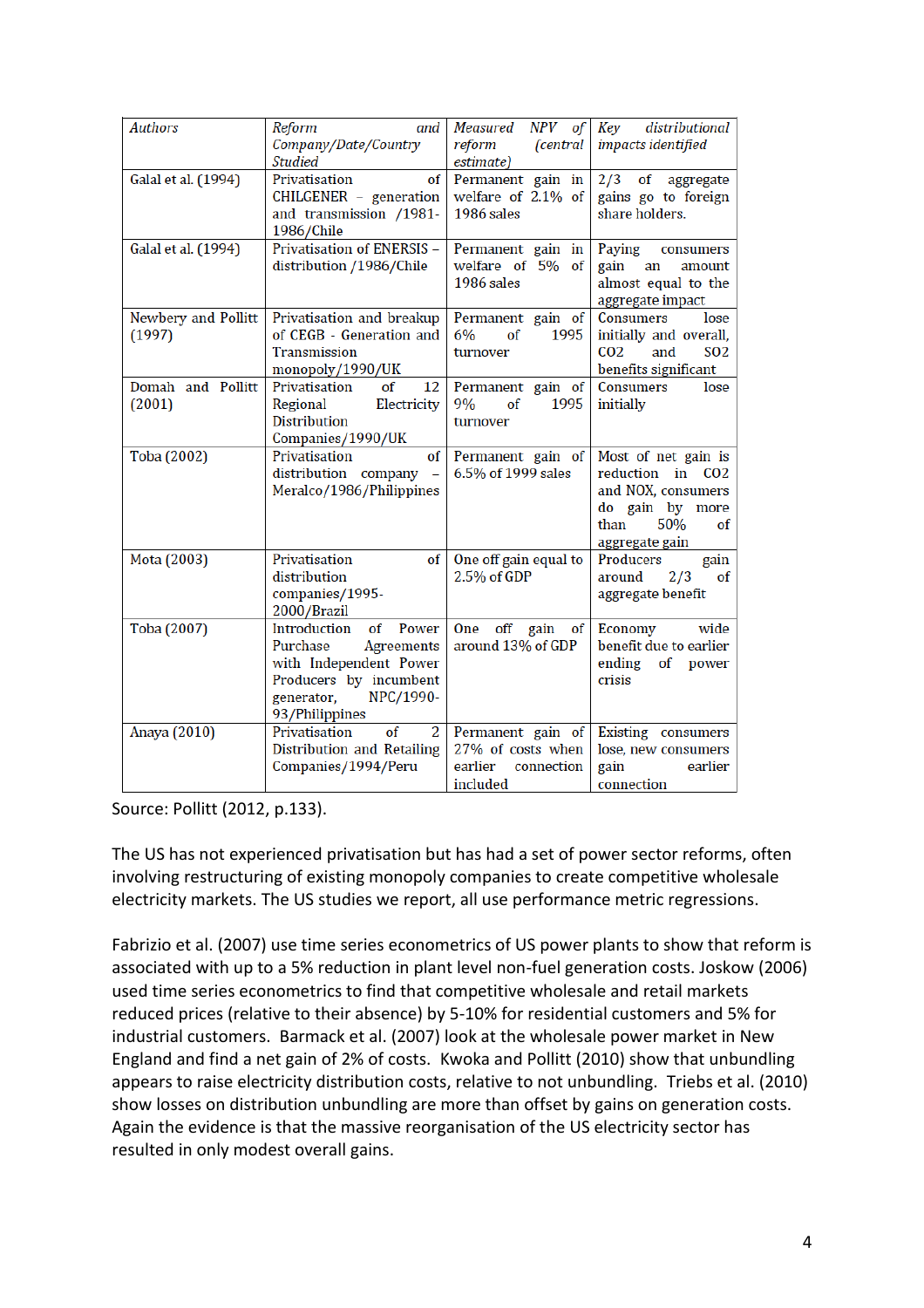There have been some studies of China's recent power market reforms. Chen et al. (2020) suggest that a move to market based economic dispatch could reduce power could reduce coal consumption in the Chinese power sector by 5.8%. Lin et al. (2019) find that wholesale electricity prices in Guangdong could fall by 9-27% as a result of market based pricing, while Abhyankar et al. (2020) found that even larger wholesale price reductions of up to 35% if the entire China Southern Grid area, including Guangdong, were integrated in a market based system.

The key thing to say about these studies is that these are not based on actual pre- and postreform data. They are simulations of the potential for improved performance based on the existing system costs, by simply moving towards more efficient allocation of existing generation capacity. These studies do not therefore fit into any of the categories which we have discussed above. However they do indicate a large potential for reform impact, which is larger than an equivalent study for the US or the EU would have concluded prior to their wholesale market reforms<sup>3</sup>, partly because these systems already used least-cost power plant dispatch algorithms even within large monopoly electricity utilities.

One study that does look at actual data on Chinese power market reform is Zheng et al. (2021).<sup>4</sup> They look at on-grid generation prices and average retail electricity prices for 2003- 2018 for a number of Chinese provinces to conduct a performance metric regression analysis. They introduce a reform dummy in 2015 to find a statistically significant impact. This amounted to a 2-5% reduction in average retail electricity prices due to PSR and a fall of thermal on-grid generation prices of 12%. They also find that coal use per unit of output has fallen and that quality of service (measured by reliability and supply interruptions) has worsened following reform. This analysis only looks at the first 3 years of reform and is not based on a well-developed counterfactual of reform (as discussed below). Clearly further investigation of this result, especially in the light of the results of the simulation studies and the evidence presented in section 5 of much larger absolute price reductions in specific electricity prices since 2015, is warranted.

#### *Lessons for China*

The international evidence on the impact of power market reform, even where it involves structural reform, ownership change and the introduction of power markets happening all at once should be expected to have modest impacts if a proper control/counterfactual is undertaken.

This is for two reasons. First, the assets involved in the electricity sector change only slowly and hence much of the gain comes from saving short term operating costs (i.e. labour). This can only be achieved with significant reorganisation (including redundancy) costs. Second, reduced prices, per se, are not a pure net gain from reform. Lower prices may simply reflect a redistribution from shareholders and the government (who get lower VAT and profits tax) to consumers. In China the government is the primary shareholder in the electricity

<sup>&</sup>lt;sup>3</sup> See, for example, Copenhagen Economics (2005) discussed below.

<sup>4</sup> Other studies do discuss Chinese power market reform and its impacts, but their analytical basis is limited. For instance, Liu et al. (2019) discuss electricity reforms in Yunnan province reporting falls in the price and reductions in the cost of the local grid company.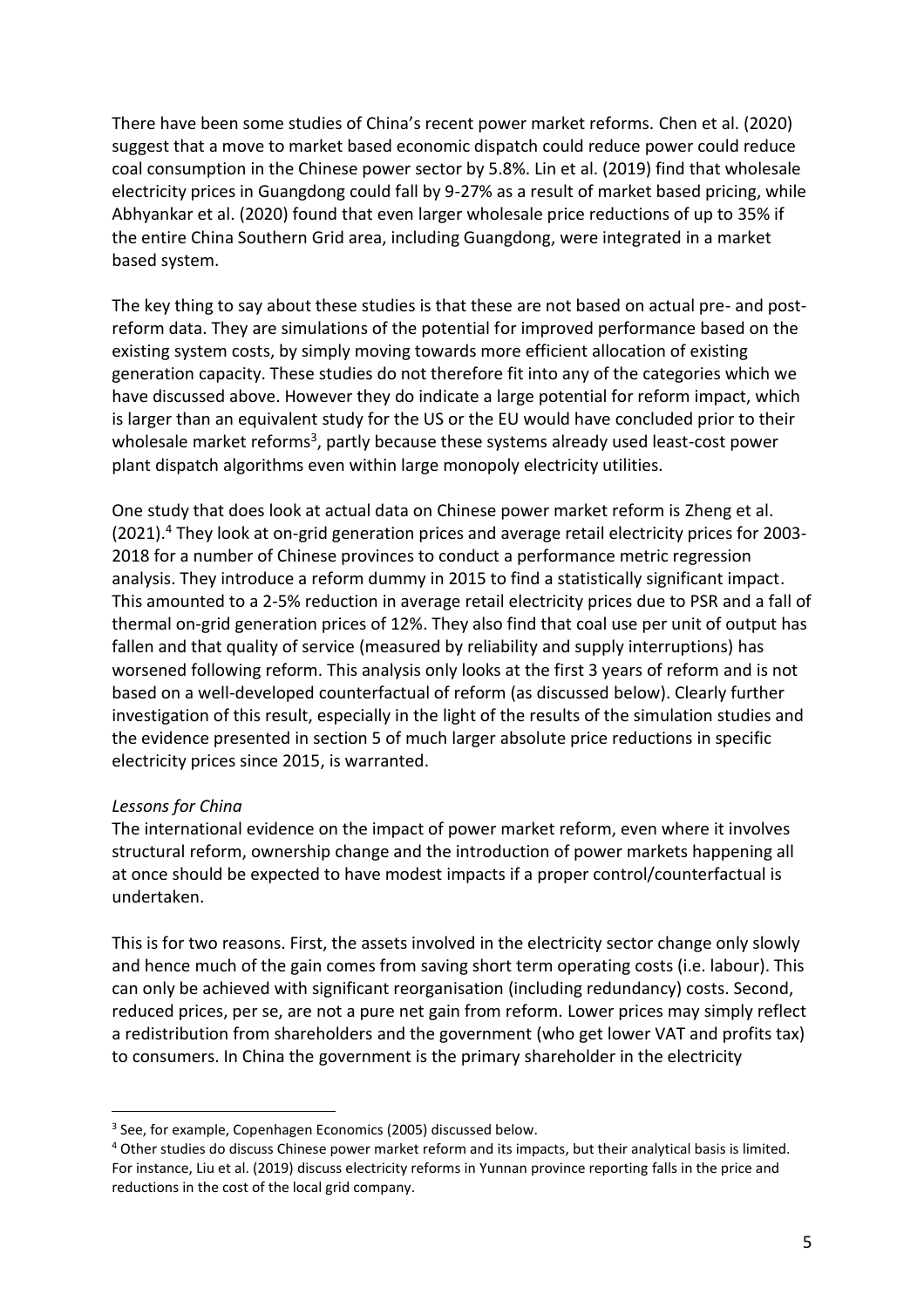industry, so price reductions for customers may come at the expense of reduced government revenue, rather than solely reflect production efficiency improvements.

The literature does highlight a number of elements which increase the benefits of electricity reform relevant to China. These are: incentive based network regulation which reduces costs; regulation which promotes quality of service and network extension as part of the reform process; the deferral of expensive investments; and wholesale markets which improve the efficiency of generators competing to be dispatched. It also highlights elements of reform which raise costs. These are: expensive unbundling which raises separation costs and the costs of creating markets and new market players. Thus to the extent that PSR creates expensive new structures such as power markets and suppliers which are then financed by electricity consumers, these are costs which need to be set against benefits. All of these elements are illustrated in our discussion of the evidence from the UK in section 4.

# **Section 3: Measuring reform impact in the EU Single electricity market**

The EU single electricity market covers the 27 countries of the EU, plus Norway and, until the end of 2020, the UK. Following the day-ahead market coupling of power exchanges across Europe around 86% of electrical energy in the EU is part of what can be a single price zone in the absence of transmission constraints (see Pollitt, 2019). The single market is being extended to intra-day trading (around 50% flows across country borders in the correct direction from low to high price areas) and balancing energy (around 19% flows across country borders in the correct direction) (see Pollitt, 2019).

The single market has been years in the making and has been created and promoted in four major sets of EU legislation (in 1996, 2003, 2009 and 2019 – so called 'energy packages', consisting of new 'Directives'). These reforms have included: unbundling of competitive and monopoly elements of the industry; open access to power networks; competition in wholesale and retail electricity markets; and the opening up of cross-border trade in electricity. This legislation has been masterminded by the European Commission (see Pollitt, 2019), who have sought to 'complete the single market in energy'. The Commission's own analysis of the impact of this major set of reforms – to 2020 - consists of (only) two reports: a 2005 report from Copenhagen Economics based on general equilibrium (GE) modelling using 1990-03 data; and a 2013 report from Booz et al. based on back of the envelope estimates of reform impacts.

The 2005 report (Copenhagen Economics, 2005) estimates market opening at the national level, estimating the impact of this on electricity sector performance, and then its wider impact in a GE model of whole economy. It estimates a long-run impact on electricity productivity of 7-8% and possibly higher price reductions.

The 2013 report (Booz et al., 2013), roughly, estimates savings from electricity trading at 50 Euros per MWh, attributes a quarter of this to market coupling and suggests current benefits are around 2/3 of this, or 2.5bn Euros per year, with 1.5bn still to be realised. The report emphasises the further gains from completing the day-ahead market coupling and extending it to intra-day, balancing, reserve capacity and financial transmission rights.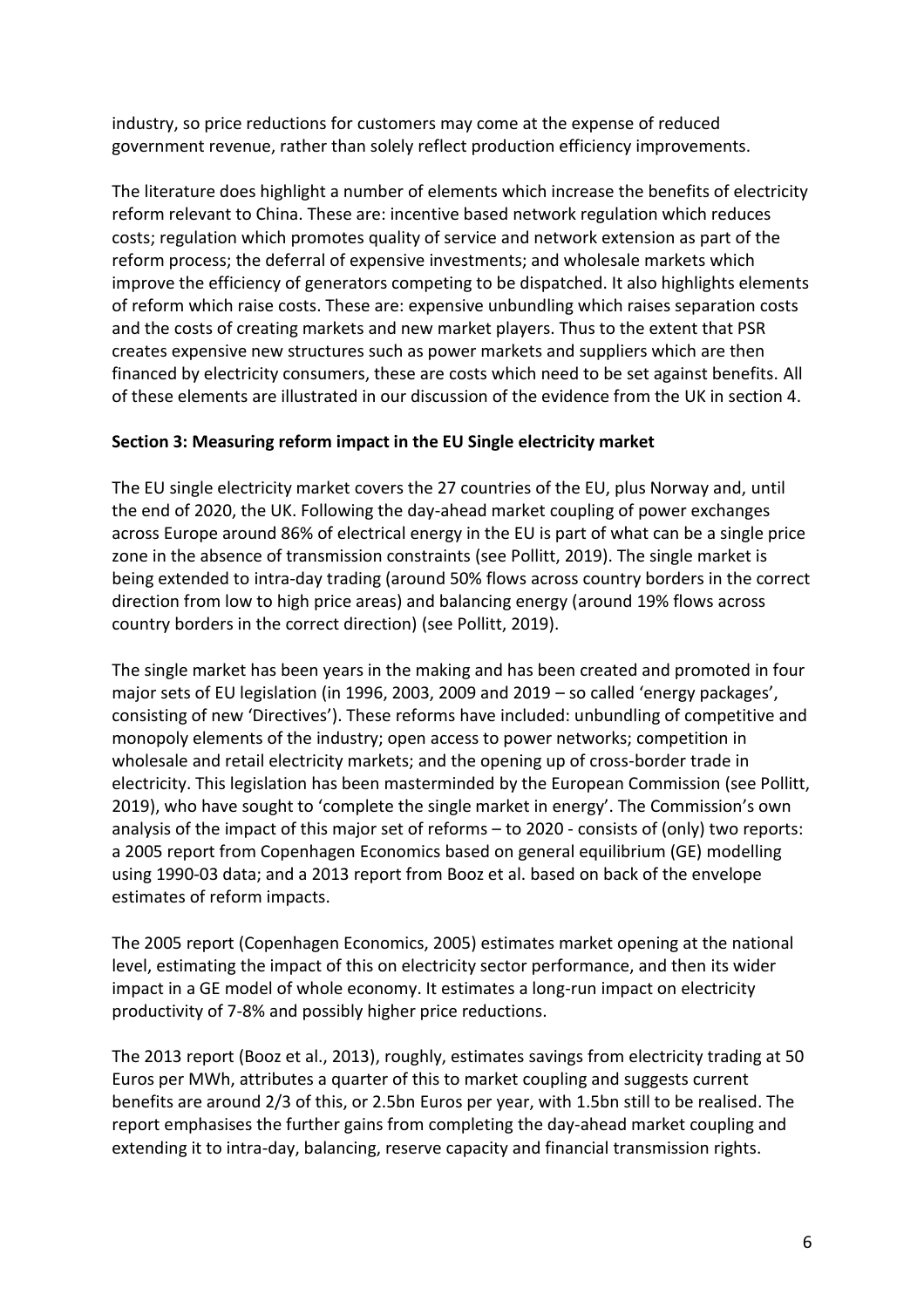The rather poor job done by the European Commission in looking at the impact of its own reform suggests a number of elements that can be measured when looking at such a large and wide ranging reform over a number of national jurisdictions. We suggest 7 areas where progress with the EU's reform can be measured and what the measures might suggest.

# *1. Pro-competitive structural change*

It is important to measure the extent to which structural change has occurred within national markets. The OECD product market regulation (PMR) indicators measure structural change in a number of regulated industries.<sup>5</sup> The overall PMR indicator for electricity shows improvement in electricity. Between 2008 and 2013, the PMR fell from 2.4 to 2.1 (out of 6, best = 0) for EU against 2.6 to 2.4 for OECD as a whole. This overall indicator was driven by a significant increase in competition in generation and retail markets. The PMR weights questions on entry regulation, public ownership, vertical integration, retail price regulation and other questions.<sup>6</sup>

# *2. Quality of sector regulation*

Green et al. (2009) discuss how to measure the form and process of electricity sector regulation across the EU. They show that this has improved. For instance, on *form*, regulatory institutions with significant powers have been created and these often operate independently of central government. On *process*, regulators may be conducting sophisticated benchmarking exercises to compare the performance of regulated companies. However, as they discuss, it is difficult to measure if the *outcomes* of regulation have improved without a detailed analysis of a particular regulatory ruling.

# *3. Prices, costs, rate of return on capital and fuel poverty*

It is important to measure the price, cost and rate of return impacts of reform. We want reform to reduce prices and costs while maintaining a fair rate of return for companies in the sector. We also have a particular concern for poorer consumers, as even if prices have to rise in some circumstances to cover costs and a fair rate of return, we don't want the poorest consumers to be too adversely affected. Roughly we are talking about the impact of reform on consumer and producer surplus and how it is distributed between consumers and the companies involved.

There is limited evidence of reduced household electricity prices in EU (da Silva et al., 2017), but better evidence on wholesale price convergence between countries (e.g. Menezes and Houllier, 2016). Mergers between utility companies across Europe has created merger gains at the same time as falling returns, especially following the 2003 directive (e.g. Tulloch et al., 2018). There is little evidence of increased fuel poverty (roughly, the percentage of households spending more than 10% of income on energy), though this remains a serious problem in some countries where energy bills can be high.

<sup>5</sup> See https://www.oecd.org/economy/reform/indicators-of-product-market-regulation/

<sup>6</sup> See the Sector PMR schemata at https://www.oecd.org/economy/reform/indicators-of-product-marketregulation/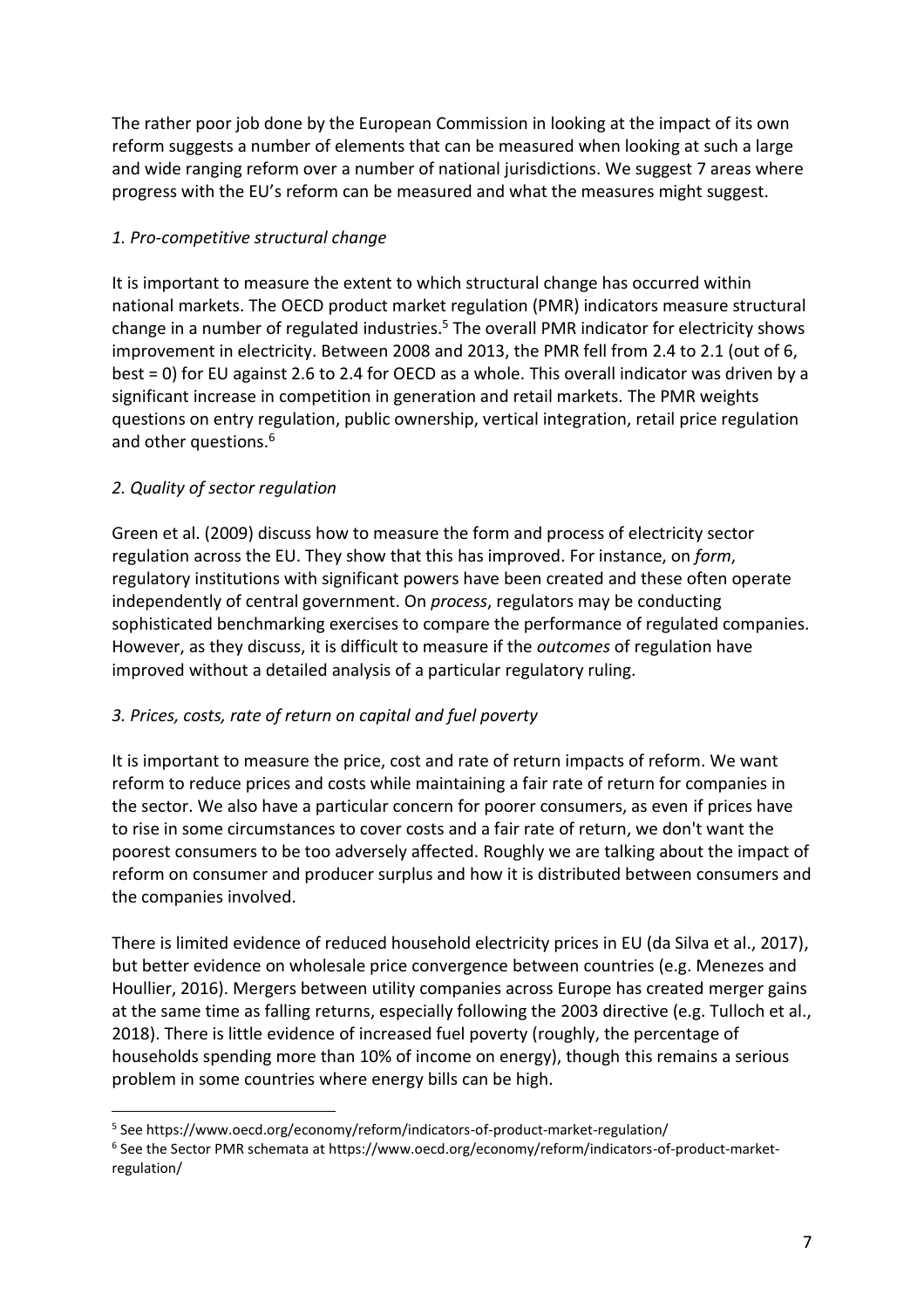# *4. Quality of service*

There has been a general reduction in customer minutes lost for final customers across EU in the years following reform (see CEER, 2016). There is also some evidence of improved transmission system reliability (looking at average transmission interruption time). There were some early issues with increased wide area trading leading to cross-border blackouts (e.g. in 2003 and 2006), largely as a result of a lack of real-time communication between transmission system operators (TSOs). However, there have now been significant efforts to improve inter TSO coordination with creation of regional security coordinators (e.g. CORESO which covers 7 countries and 279m people).

# *5. Environmental impact*

The single market in electricity has seen a big increase in renewable electricity due to heavy investment. This has led to a big reduction in CO2 per MWh (-36%, 1990-2014) and larger reductions in SO2, NOX and dust emissions from power plants. There is even evidence that more extensive national electricity reform is correlated with reduced environmental impacts from the electricity sector and higher renewables penetration (e.g. Vona and Nicolli, 2014). This is consistent with the view that in the EU markets have favoured gas generation over coal generation and that the efficiency gains from liberalisation have been partly spent on increased renewables support.

# *6. Impact on innovation*

1999-2021 is a long time over which to assess impact. Small short run static effects of the single market may be outweighed by long run dynamic effects. One channel for this might be via reduced research and development (R+D) expenditure. R+D in electricity by utilities declined sharply following reform, as did patenting by electricity companies. There is weak evidence of inverted U relationship in reform impact on patenting across OECD (Marino et al., 2017). However the impact of declines in electricity utility R+D on total economy energy R+D (and patenting) is unclear. So it is difficult to say what the long-run innovative impact of reform has been in the case of the EU.

# *7. Overall assessments of impact*

The evidence for the overall impact of the EU single market reform is surprisingly thin. As we have seen the EU itself makes use of simulations of reform impacts (e.g. what would be the market power reduction impact on prices). Performance regressions on panel data (e.g. Polemis and Stengos, 2017) tend to have questionable approaches to distinguishing different reform element effects, especially in the presence of cost increasing renewables roll out which has been happening alongside pro-competitive market reforms and incentive regulation of networks. Thus the panel data econometrics shows evidence of limited productivity improvement but ambiguous price effects, though the overall modest gains have been disputed recently. Public dissatisfaction continues with reform, as does regulated final household pricing for around half of EU countries.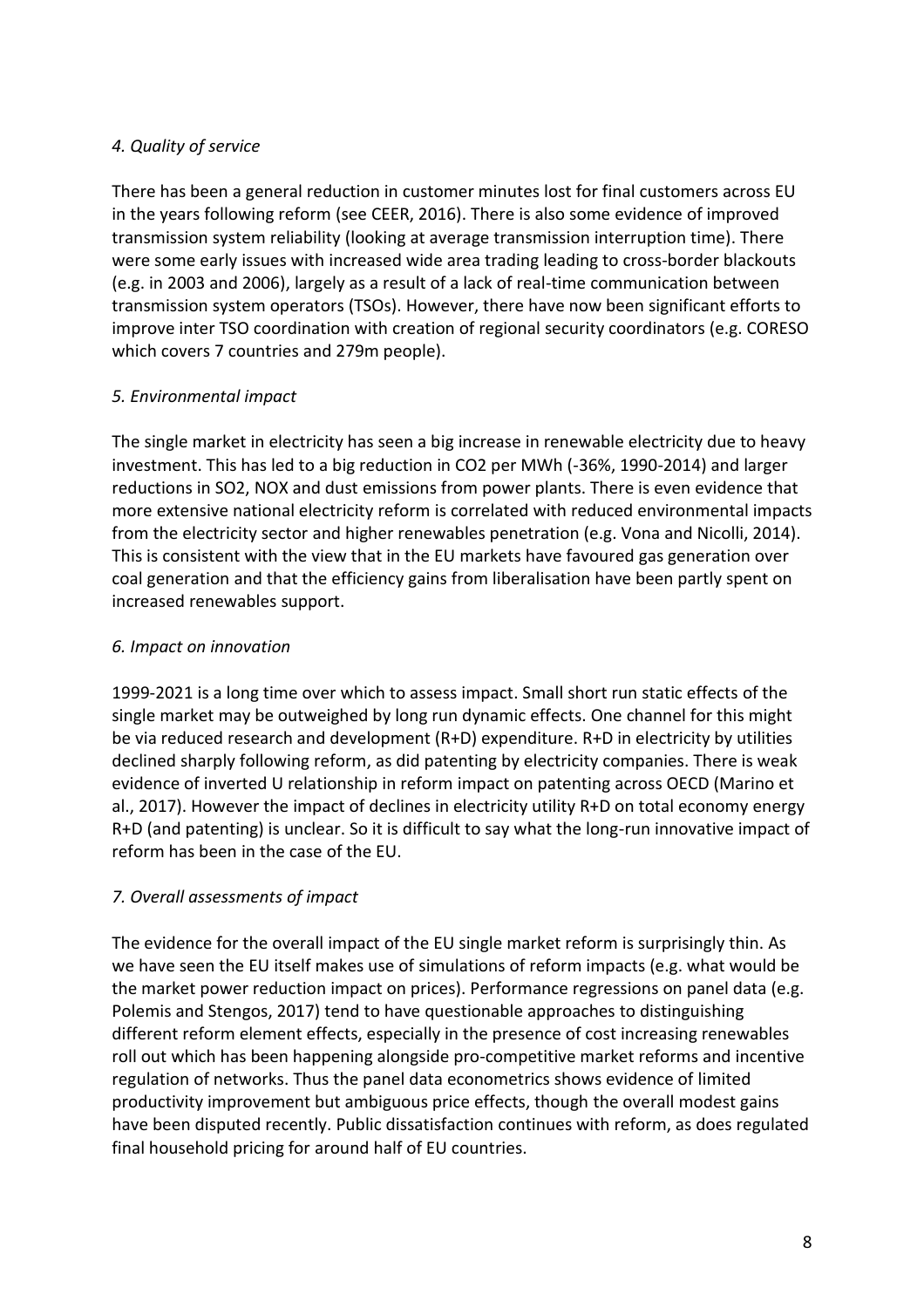#### *Lessons for China*

Our review of the measurement of EU single market reform suggests a number of reform measurements which can be made in a Chinese context. Mainland China consists of 23 provinces, 5 autonomous region and 4 municipalities directly under central government, many of which are comparable to or larger than – in electrical terms – large single electricity market countries (Germany, France, Spain, Italy and the UK). The process of market electricity market integration across Europe has been impressive, especially considering the initial lack of both political and electrical integration. China has the potential for at least as extensive electricity market integration than Europe, as it is a single centralised state.

It is important to measure the extent of structural change across Chinese provinces in order to benchmark how competitive the market structure of each provincial market is. The OECD PMR indicator for electricity would be a good place to start with this. The OECD PMR indicators includes figures for China in 2008 and 2013, showing that China's PMR indicator for electricity dropped from 5.815 to 4.5 between 2008 and 2013. It would be interesting to do this for a number of Chinese provinces through the reform period since 2013.

China can benefit from benchmarking the quality of its regulatory institutions with respect of form, process and outcomes. These include the National Energy Administration(NEA), National Development and Reform Commission (NDRC) and their provincial offices. They remain important in promoting successful reform. We discuss the scope for improved regulatory monitoring of reforms in section 6.

As we highlight below, it is very difficult to get consistent information on prices, costs, rates of return and percentages of consumers likely to have difficulties in paying their electricity bills in China. This is something which should be monitored at the provincial level.

Quality of service at both the distribution and transmission level should be consistently monitored and incentivised at the provincial level. A major achievement of European reforms has been the application of incentive regulation to measures of quality. The Council of European Energy Regulators (CEER) and ACER (the Agency for the Cooperation of Energy Regulators) have both improved the monitoring and reporting of quality of service across Europe.

The environmental impact of reform is increasingly important. In China, how power market reform promotes efficient dispatch of plants and interacts with the pricing of carbon and other externalities will become more, not less, significant over time.

A lot of R+D is undertaken within existing electric utilities. This is clearly not sustainable as part of a competitive industry subject to incentive regulation of networks. Mechanisms need to be found to continue to promote electricity R+D which involve moving existing inhouse research out of existing electricity companies. In some countries this has been done successfully by holding innovation competitions whereby network companies can compete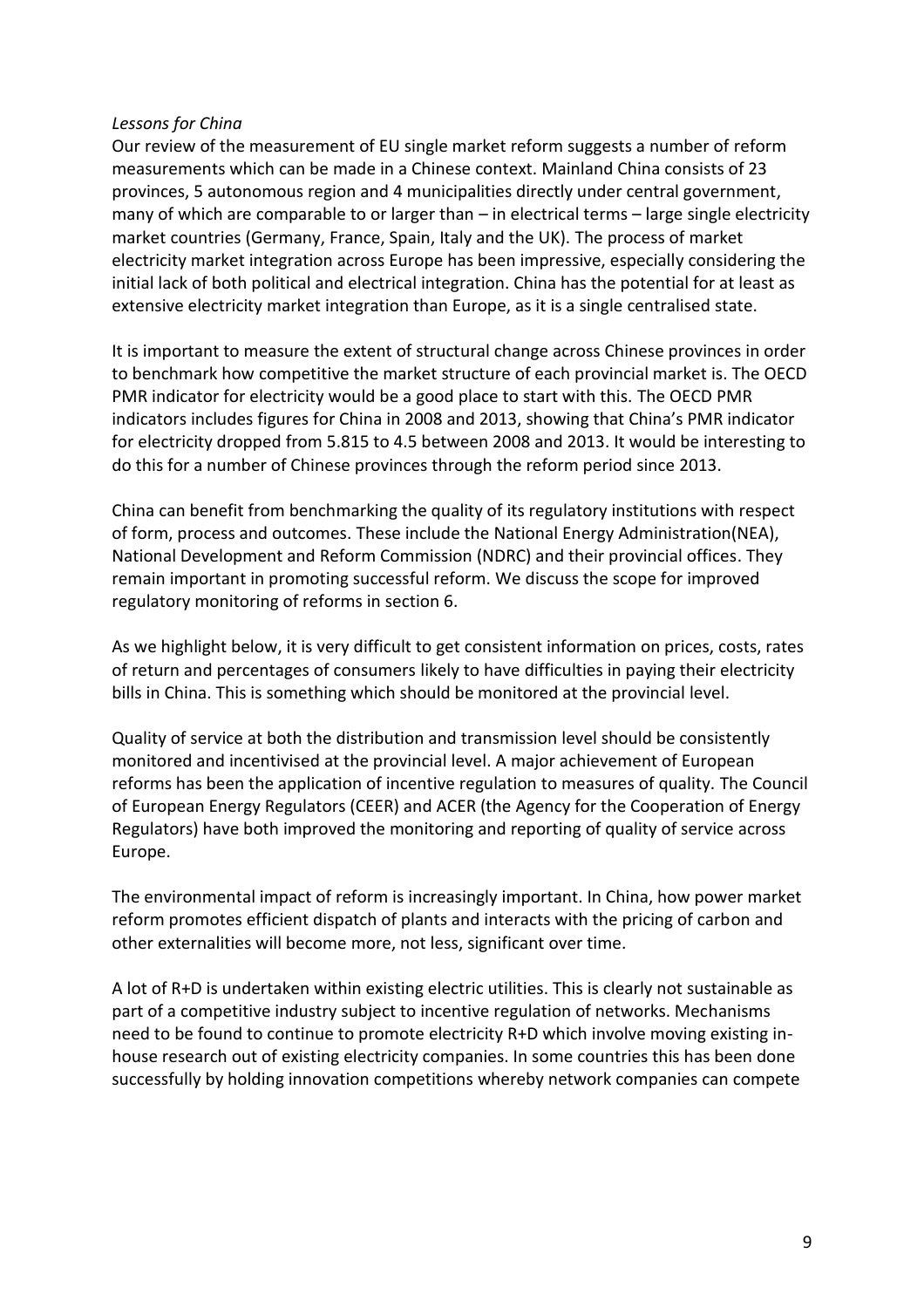for regulatory concessions to increase charges to fund R+D projects (up to a maximum percentage of extra revenue).<sup>7</sup>

A careful analysis of individual provinces overall reform impacts should be undertaken. An appropriate method for doing this is a social cost benefit analysis. We now discuss how this can be done, drawing on example analyses from the UK.

## **Section 4: Measuring reform impact in the UK**

In this section we describe the social cost benefit analysis (SCBA) methodology applied to measuring reform impact. SCBA is great way of measuring reform impact for a single jurisdiction when the reform has been in progress for a number of years. It has been successfully applied by the World Bank for a number of industries that were liberalised and privatised (following the methodology in Jones, Tandon and Vogelsang, 1990). It has been systematically applied to UK electricity reforms in a series of papers (Newbery and Pollitt, 1997; Pollitt, 1997; Pollitt, 1999; and Domah and Pollitt, 2001).

The analysis aims to assess whether the overall welfare impact measured in terms of social surplus has a positive net present value (NPV). The total welfare can include quality and environmental impacts. The NPV can then be split between who receives it in society, namely consumers, producers and the government. Consumers might receive it in the form of higher prices or better air quality; producers in the form of higher profit and the government as fiscal transfers (from dividends/profits and/or asset sales). Weightings on each of these groups can be altered as thought desirable: one might for instance weight government net welfare receipts at 1, consumers at slightly less than 1 (because electricity consumers are slightly richer than the population as a whole) and private producers at significantly less than 1 (especially if they are foreign).

The crucial part of the analysis is to compare the actual and predicted future performance of the reformed industry with an appropriate counterfactual prediction of what might have happened in the absence of reform. The counterfactual might for instance be based on price and cost trends prior to reform. A reform which delivers a sharp fall in cost against a small annual trend fall in costs prior to reform might be expected to be NPV positive, as long as the costs of reform itself were small or its effects on non-monetary variables (such as air emissions) were non negative.

The basic formula for measuring the change in welfare as a result of a reform is a variant of the one used by Jones et al. (1990):

 $\Delta W = V_{\text{withref}} - V_{\text{withoutref}}$ 

*W*= social welfare *Vwithref* = social value with reform

<sup>&</sup>lt;sup>7</sup> See for example the Network Innovation Competition in the UK. <u>https://www.ofgem.gov.uk/network-</u> [regulation-riio-model/current-network-price-controls-riio-1/network-innovation/electricity-network](https://www.ofgem.gov.uk/network-regulation-riio-model/current-network-price-controls-riio-1/network-innovation/electricity-network-innovation-competition)[innovation-competition](https://www.ofgem.gov.uk/network-regulation-riio-model/current-network-price-controls-riio-1/network-innovation/electricity-network-innovation-competition)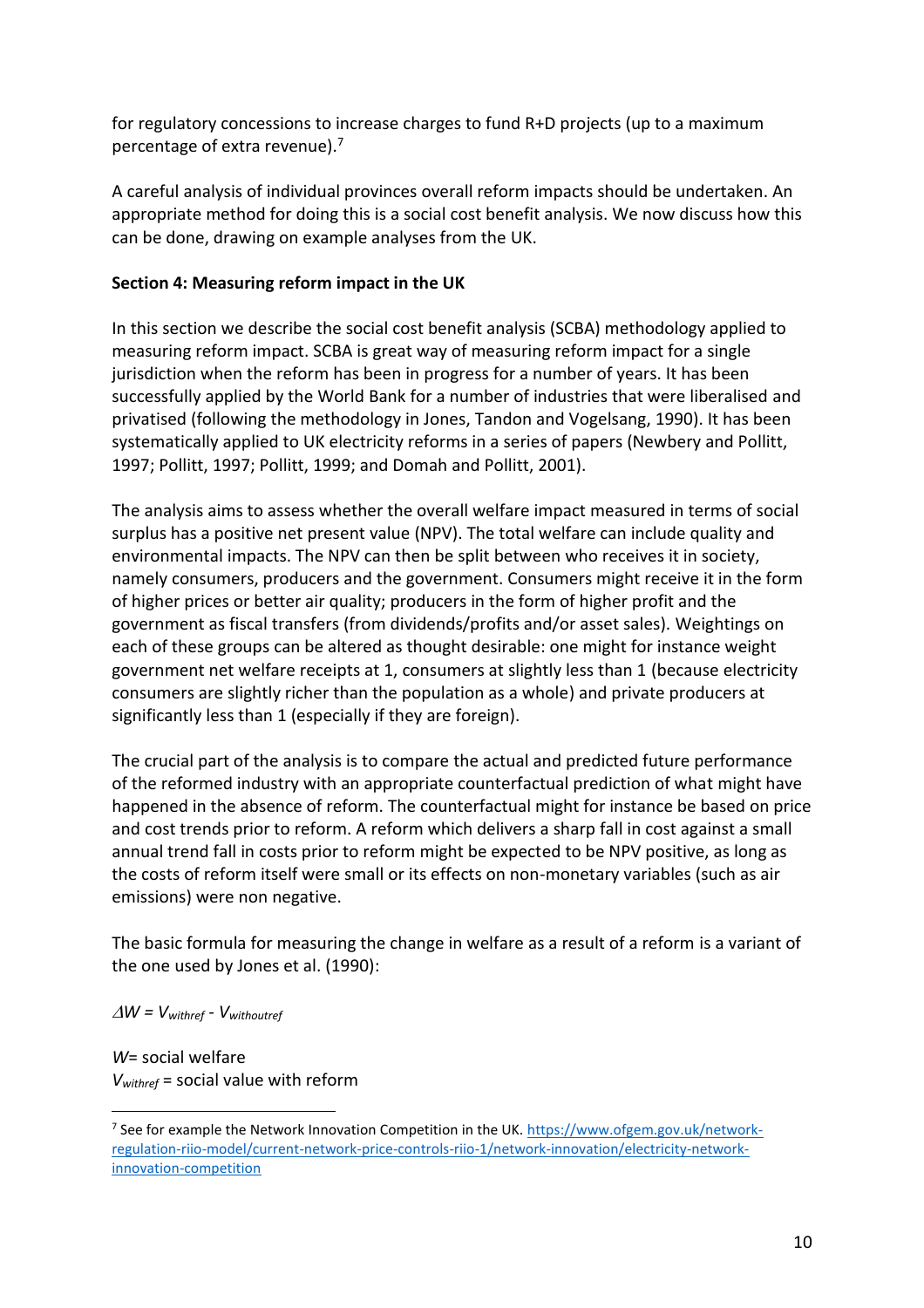*Vwithoutref* = social value without reform

Reform socially worthwhile if  $\triangle$ *W>0.* 

When a reform is based on the performance of companies, the key source of social value change is a reduction in underlying costs. This can be computed as the difference between costs with and without reform, less the actual reform restructuring costs (which might take the form of redundancy payments or consultancy fees):

 $\Delta W = C_{withoutref} - C_{withref} - RC$ 

*Cwithoutref* = costs without reform *Cwithref* = costs with reform *RC* = restructuring costs

Total welfare change is then allocated between different groups (customers, producers and government).

*W = Cust + Prod + Gov*

*Cust* = customer welfare *Prod* = producer welfare *Gov* = government welfare

As an example of a social cost benefit analysis of an electricity reform which involved the creation of a wholesale market, Newbery and Pollitt (1997) examined the restructuring and privatization of the Central Electricity Generating Board (CEGB). This was the monopoly generation and transmission company in England and Wales up until 31 March 1990. It was then restructured into competing generation companies and a transmission company. Power was sold by the generating companies in a wholesale power pool (from 1 April 1990). These companies were (mostly) subsequently privatized from December 1990.

The key data at the heart of the SCBA of this reform was to construct the turnover (revenue), cost and profit of the CEGB and its successor companies through the reform. This involved adding up the successor companies turnover, costs and profits to 'recreate the CEGB' and measuring what had happened to aggregate output (measured in TWh) over this period (because all the financial values need to be indexed to the output level). The same can be done for a typical Chinese province. Table 2 shows the information required to calculate the costs with reform over the period from 2012 (shaded cells are the data to be collected).

*Table 2: The Accounts of provincial electricity sector through reform*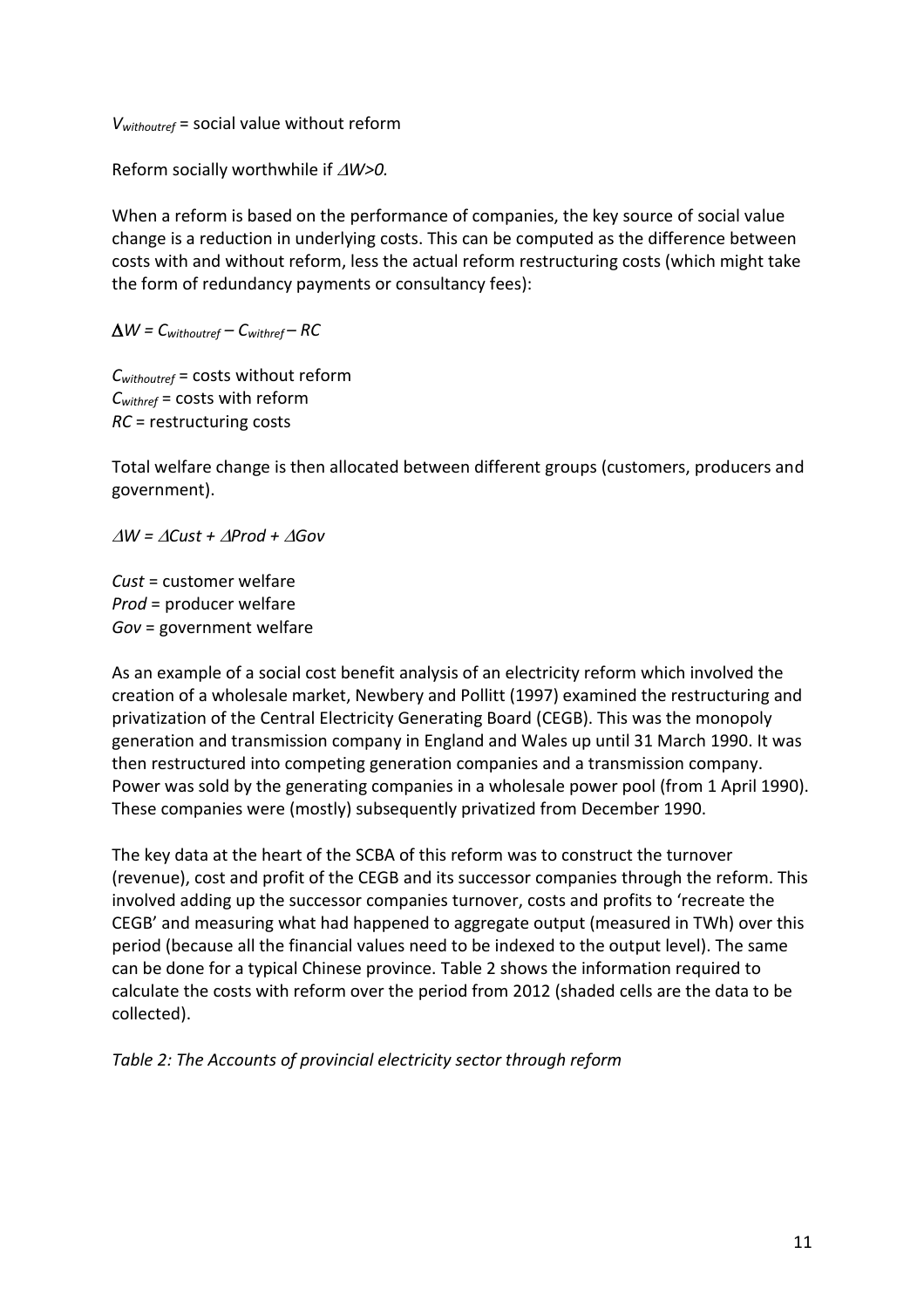|                                |  |      | Pre-reform | Pre-reform | Pre-reform | Reform | Post-reform Post-reform Post-reform Post-reform |      |      |  |
|--------------------------------|--|------|------------|------------|------------|--------|-------------------------------------------------|------|------|--|
| <b>CNY Billion current</b>     |  | 2012 | 2013       | 2014       | 2015       | 2016   | 2017                                            | 2018 | 2019 |  |
| Gross Turnover                 |  |      |            |            |            |        |                                                 |      |      |  |
| Less intercompany transactions |  |      |            |            |            |        |                                                 |      |      |  |
| Turnover from sales            |  |      |            |            |            |        |                                                 |      |      |  |
| of which                       |  |      |            |            |            |        |                                                 |      |      |  |
| Fossil fuel cost               |  |      |            |            |            |        |                                                 |      |      |  |
| Nuclear fuel                   |  |      |            |            |            |        |                                                 |      |      |  |
| Depreciation                   |  |      |            |            |            |        |                                                 |      |      |  |
| Staff costs                    |  |      |            |            |            |        |                                                 |      |      |  |
| Materials and services         |  |      |            |            |            |        |                                                 |      |      |  |
| Gross Profit                   |  |      |            |            |            |        |                                                 |      |      |  |
|                                |  |      |            |            |            |        |                                                 |      |      |  |
| Sales TWh                      |  |      |            |            |            |        |                                                 |      |      |  |
| Generation TWh                 |  |      |            |            |            |        |                                                 |      |      |  |
| Employees                      |  |      |            |            |            |        |                                                 |      |      |  |

Based on Table 1, Newbery and Pollitt, 97, p.282.

Now the actual evolution of costs needs to be compared against a counterfactual of what costs might have been in the absence of reform. An example of this is shown in Figure 1, where we focus on real controllable unit costs (i.e. we further adjust for inflation). Here we base this on some illustrative data. By controllable costs we have excluded all costs which are not under the control of the companies, such as those driven by the price of fuel or government property taxes on companies. Here reform occurs in 2015 and we can see costs fall sharply. Now this actual performance can be compared to a counterfactual which shows that costs fell by, say 2%, 4% or 6%, p.a.



*Figure 1: Actual vs counterfactual controllable costs for a Chinese province (illustrative)*

Based on Figure 2, Domah and Pollitt, 2001, p.121.

Newbery and Pollitt (1997) distinguish between a couple of basic counterfactuals (which they label as pro-privatisation and pro-CEGB), one of which is more favourable to the reform showing a positive impact ('pro-privatisation' in this case), one of which assumes the CEGB would have performed relatively well if it had continued ('pro-CEGB'). These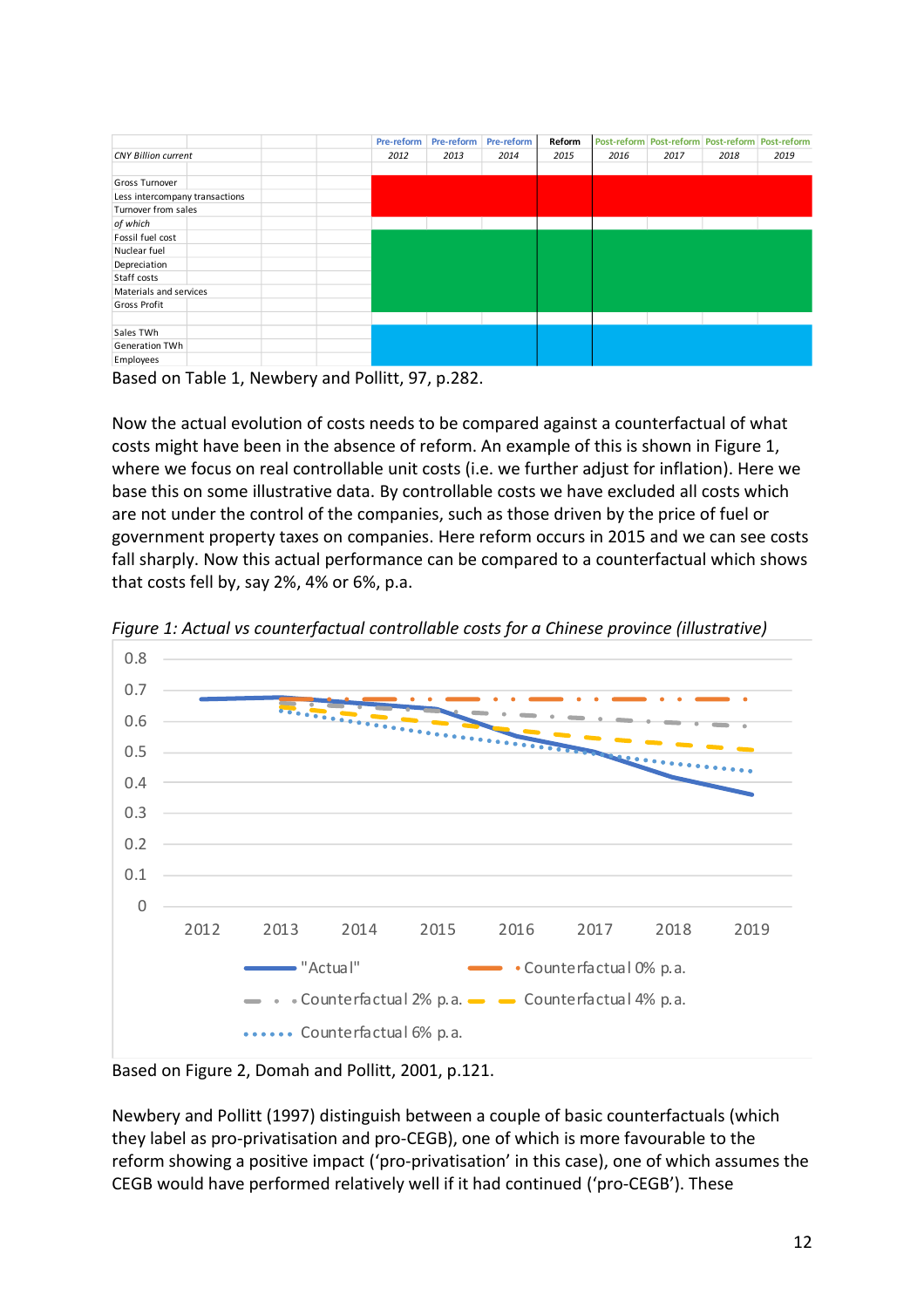assumptions included costs about future fuel price and investment effects (see Newbery and Pollitt, 1997, p.287), some of which were reported individually in the final results (such as the value of cancelling the UK's next nuclear power plant at the time).

We illustrate the overall net present value benefits in Table 3 below. The pure cost effect (as per Table 2 and Figure 1) refers to the cost savings. This was the biggest effect in Newbery and Pollitt (1997). Other effects can be significant, such as the fuel cost saving effect of switching from more expensive coal to other fuels, lower environmental externalities and actual restructuring costs (R+P costs). We label two potential counterfactuals as pro-reform and pro-no reform.

Table 3 shows these for the two counterfactual scenarios and two discount rates (one closer to a social discount rate  $-6\%$ , the other closer to a private sector discount rate  $-10\%$ ). Shaded cells are where the numbers need to be calculated.

| <b>Net Benefits of Reform</b>      |  |           |                          |     |               |     |  |
|------------------------------------|--|-----------|--------------------------|-----|---------------|-----|--|
| Discounted to 2012                 |  |           | Counterfactual Scenario: |     |               |     |  |
| <b>CNY Billions</b>                |  |           | Pro-reform               |     | Pro-no reform |     |  |
| <b>Discount Rate</b>               |  |           | 6%                       | 10% | 6%            | 10% |  |
| 1 Fuel savings excl. externalities |  |           |                          |     |               |     |  |
|                                    |  |           |                          |     |               |     |  |
| <b>Externality savings</b>         |  |           |                          |     |               |     |  |
| $2 SO2 \t@ CNY$ per tonne          |  |           |                          |     |               |     |  |
| 3 CO2 @ CNY per tonne              |  |           |                          |     |               |     |  |
|                                    |  |           |                          |     |               |     |  |
| 4 Total externality benefits       |  | $2 + 3$   |                          |     |               |     |  |
|                                    |  |           |                          |     |               |     |  |
| 5 Reform costs                     |  |           |                          |     |               |     |  |
| 6 Cost savings                     |  |           |                          |     |               |     |  |
| Total net benefits                 |  |           |                          |     |               |     |  |
| 7 excluding externalities          |  | $1+5+6$   |                          |     |               |     |  |
| 8 including externalities          |  | $1+5+6+4$ |                          |     |               |     |  |

*Table 3: Net Benefits of power sector reform in a Chinese Province*

Based on Table IV, Newbery and Pollitt, 97, p.291.

Table 4, then splits the overall gains from Table 3 between government, consumers and producers for our two counterfactual scenarios. Here we have to make assumptions about future consumer prices (in addition to assumptions about cost convergence which are in the overall analysis in Table 3). As the reader can see the analysis could assume faster or slower price convergence. In the Chinese case, prices have fallen substantially as a result of the 2015 reform (as we show in section 5) and we need to make an assumption about how fast the prices would have converged to their modelled level in the absence of reform. The table shows whether the overall social welfare is positive if non-equal social weights are used. In Newbery and Pollitt (1997) substantial benefits went to the companies (producers). If producer benefits are weighted less than one this can drive a positive benefit in Table 3 to a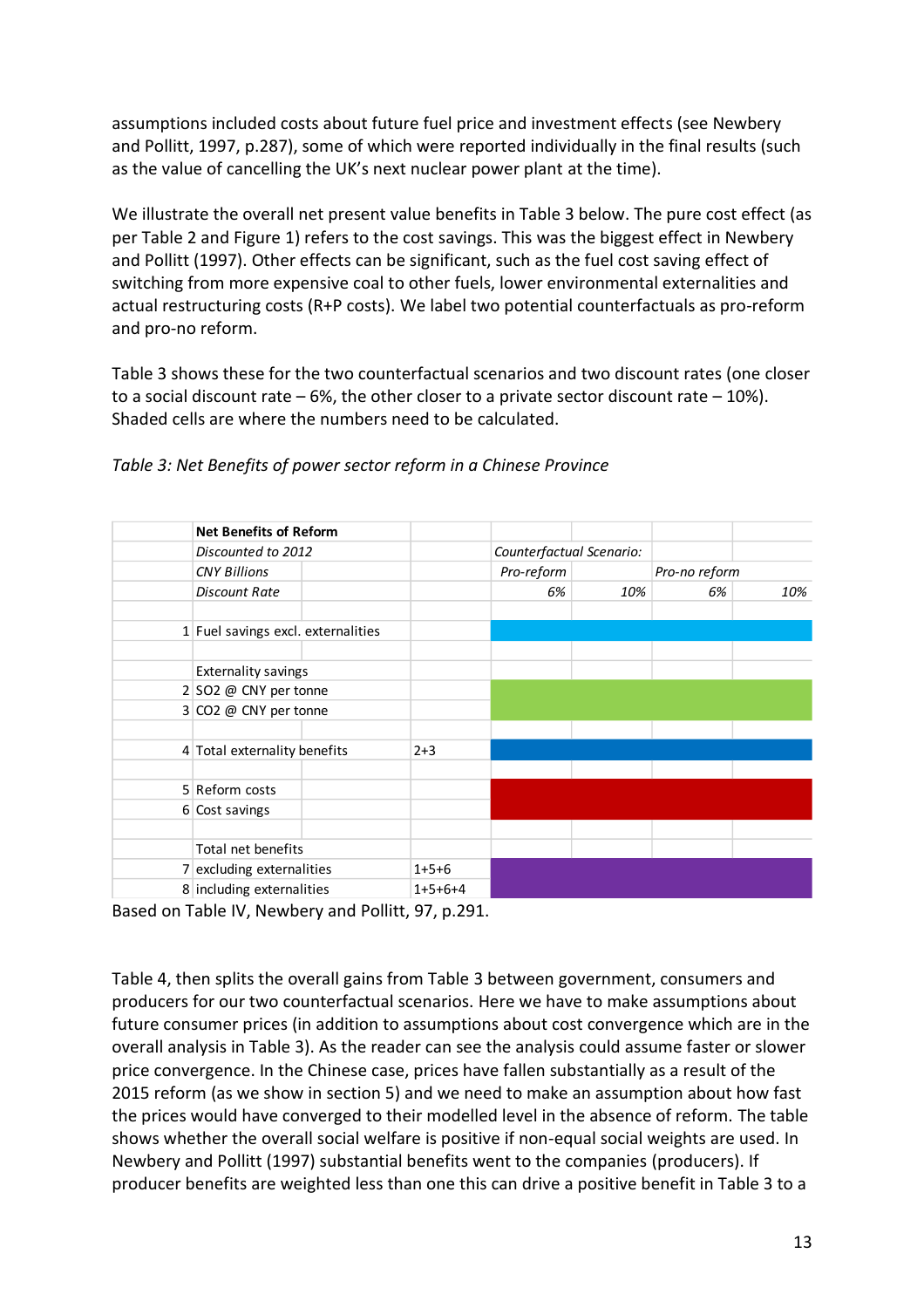negative overall effect on social welfare. Shaded cells are for the numbers that need to be calculated.

| Distribution of Net Benefits of Reform |  |                |  | Counterfactual Scenario: |     |               |     |
|----------------------------------------|--|----------------|--|--------------------------|-----|---------------|-----|
| Discounted to 2012                     |  | Social Weights |  | Pro-reform               |     | Pro-no reform |     |
| <b>CNY Billions</b>                    |  |                |  | 6%                       | 10% | 6%            | 10% |
| Total net benefits excl. externalities |  |                |  |                          |     |               |     |
| Case 1 prices converge by 2025         |  |                |  |                          |     |               |     |
| Consumers                              |  | 0.975          |  |                          |     |               |     |
| Government via tax revenue             |  |                |  |                          |     |               |     |
| Companies                              |  | 0.5            |  |                          |     |               |     |
| Social Welfare                         |  |                |  |                          |     |               |     |
| Case 1 prices converge by 2030         |  |                |  |                          |     |               |     |
| Consumers                              |  | 0.975          |  |                          |     |               |     |
| Government via tax revenue             |  |                |  |                          |     |               |     |
| Companies                              |  | 0.5            |  |                          |     |               |     |
|                                        |  |                |  |                          |     |               |     |
| Social Welfare                         |  |                |  |                          |     |               |     |

*Table 4: Distribution of Net Benefits of Reform for a Chinese province*

Based on Table V, Newbery and Pollitt, 97, p.295.

Domah and Pollitt (2001, p.130) compared four separate reforms in the UK electricity system, showing that while the overall NPV gains were generally positive, there were significant differences in who received them. The nature of the reforms were different to the CEGB and to each other. The Northern Ireland Electricity (NIE) reform involved the break-up and privatization of an integrated monopoly over generation, transmission, distribution and retailing, with the creation of separate generation, and network/retail companies. The Scottish Electricity Supply Industry (SESI) reform saw two integrated generation, transmission, distribution and retailing monopolies remain largely intact following privatization. This seems to lead a costly reform, with little positive overall impact. The regional electricity companies (RECs) reform in England and Wales saw regional distribution and retailing companies privatized intact, but subjected to strict incentive regulation and with retailing gradually opened up to competition.

# *Lessons for China*

The UK's electricity system in 1990 was very similar to a typical Chinese province at the start of 2015 in terms of its reliance on coal fired generation, state ownership and lack of market arrangements (see Pollitt, 2020). Since then its electricity system has been transformed by waves of electricity market reform, making it an important global laboratory for the study of power sector reform. Social cost benefit analysis of reform is a powerful tool for showing the overall effects of reform. It only requires data from the reformed power market being examined. Thus each Chinese province can undertake a separate social cost benefit analysis of the impact of its reform so far.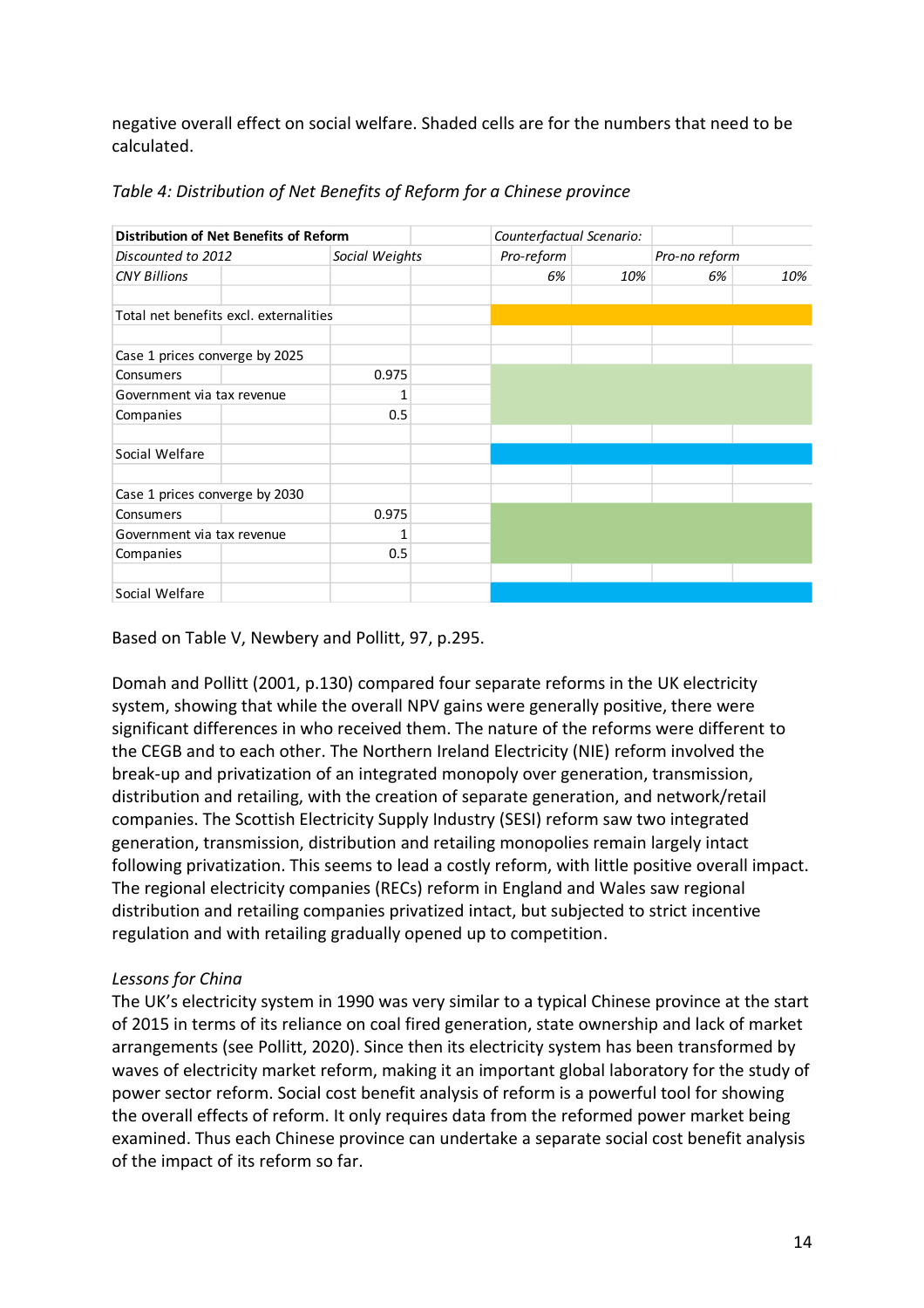Note that these analyses only require a small number of years of post-reform actual data and some reasonable projection on what would happen into in the future (such as no further gains will be achieved, or convergence back to the counterfactual within 5, 10 or 15 years).

The data requirements are a reasonable estimate of revenue, cost and profits at the provincial level from electricity sales. In addition data on estimated electricity taxes and CO2 and SO2 emissions are needed to estimate the impact on the government and on externalities.

In China's case electricity demand is growing rapidly and unit prices would likely fall any way under a counterfactual, as system fixed network costs are spread over more units. This would be the most interesting part of the construction of the counterfactual and something which is discussed in Pollitt and Smith (2002) for the GB railway reform, where demand grew rapidly after reform leading to an expected lowering of unit costs in the counterfactual, where demand growth was assumed to be independent of reform.

Accounting information on costs, profits and revenue may be difficult to obtain at the provincial level. If so, revenue could be estimated from prices and unit sales. Profits could be estimated based on national rates of return for the grid and generation companies and provincial level assets. Government tax receipts can be estimated from VAT rates (and estimated sales) and by considering their likely profits/dividend shares from grid and generation companies. CO2 and SO2 emissions are available at the provincial level. There may be an impact of the reform on net imports of electricity, which may mean an externality impact related to the effects on air pollution in other provinces.

# **Section 5: The impact of electricity reforms in Guangdong and Zhejiang**

Power sector reform in China has been about reducing initially high industrial electricity prices. While it might be difficult to get the accounting information required to do a full social cost benefit analysis in the way it has been done for the UK in the previous section, it is more straightforward to focus on the price effect and what has happened to power prices that final consumers have paid in individual provinces and to break down the sources of any price reduction. In this section we discuss how this can be done and what the results show for two selected provinces – Guangdong and Zhejiang - drawing on the work of Xie et al. (2020).

Xie et al. (2020) select one benchmark price (for 35kV one part tariff customers). They examine the evolution of the price from January 2012 to December 2019. They also look at the price for regulated and market customers. Then they examine the sources of the price changes in terms the component parts of the price. Thus price changes might be made up of changes in regulated generation prices, additional charges (e.g. for renewable support policies), VAT, the wholesale market prices (i.e. the impact of the power market) and the regulated network charge (as a residual). Their analysis attempts to weight each of these changes appropriately (e.g. VAT changes impact the overall consumer price differently depending on the size of the base price) and to weight the role of market in overall price changes given that the share of generation in the market changes over time. Individual price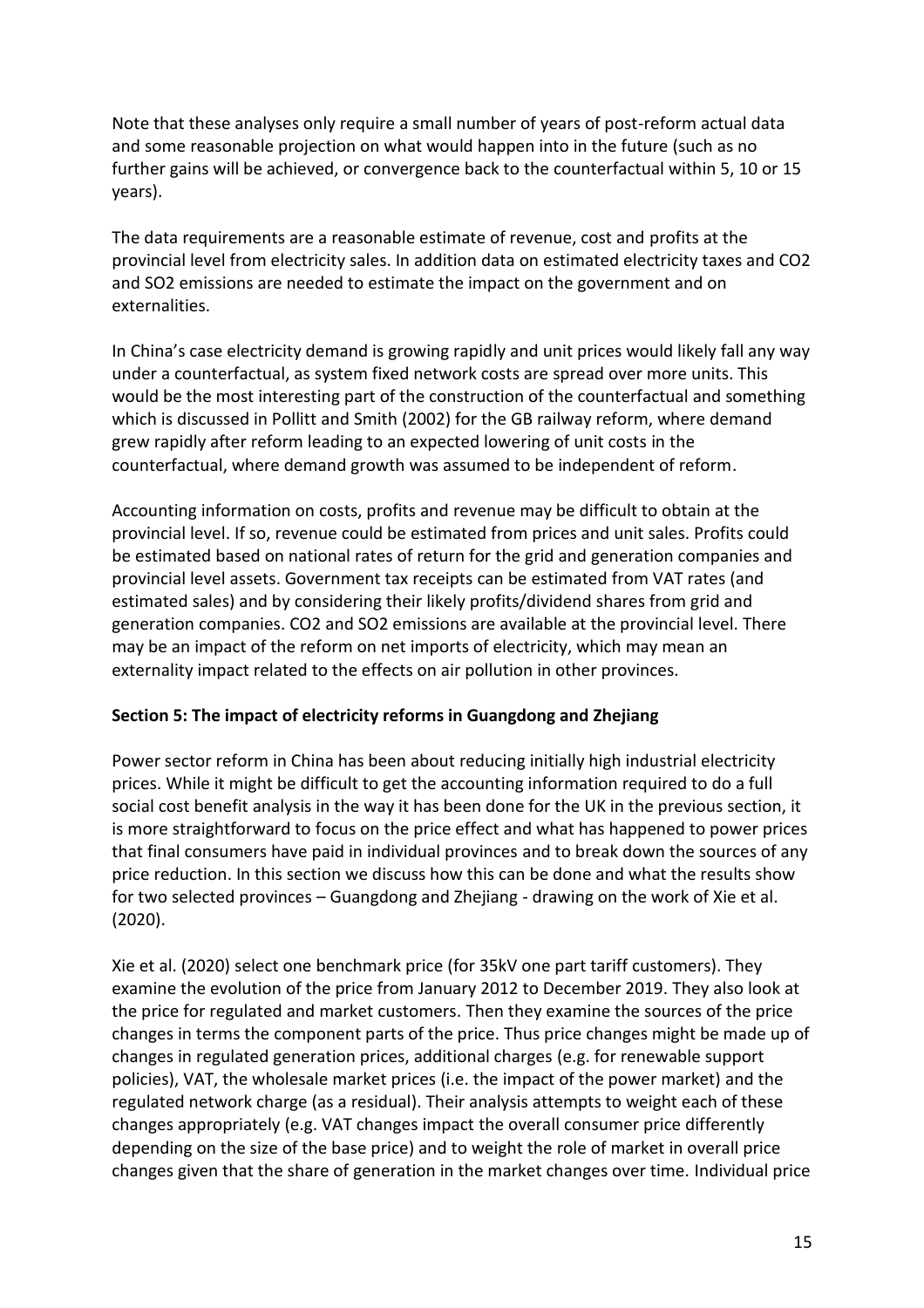changes are published, albeit in multiple sources, over time. Thus focusing on price means that data is available.

Figure 2 shows the share of total sales that are in the market in the two provinces. Note that only a fraction of power is traded in the market and that with the rapid growth of demand, the amount of non-traded power is roughly constant.



*Figure 2: Size the market in Guangdong and Zhejiang*

Source: Xie, Xu and Pollitt, 2020, p.9

Figures 3 and 4 show that prices have fall spectacularly in nominal terms since 2012 in both of the provinces that are looked at. The real price fall, adjusting for inflation, would be even more impressive.

*Figure 3: Price per kWh for benchmark 35kV+ industrial customer in Guangdong*



Source: Xie, Xu and Pollitt, 2020, p.30.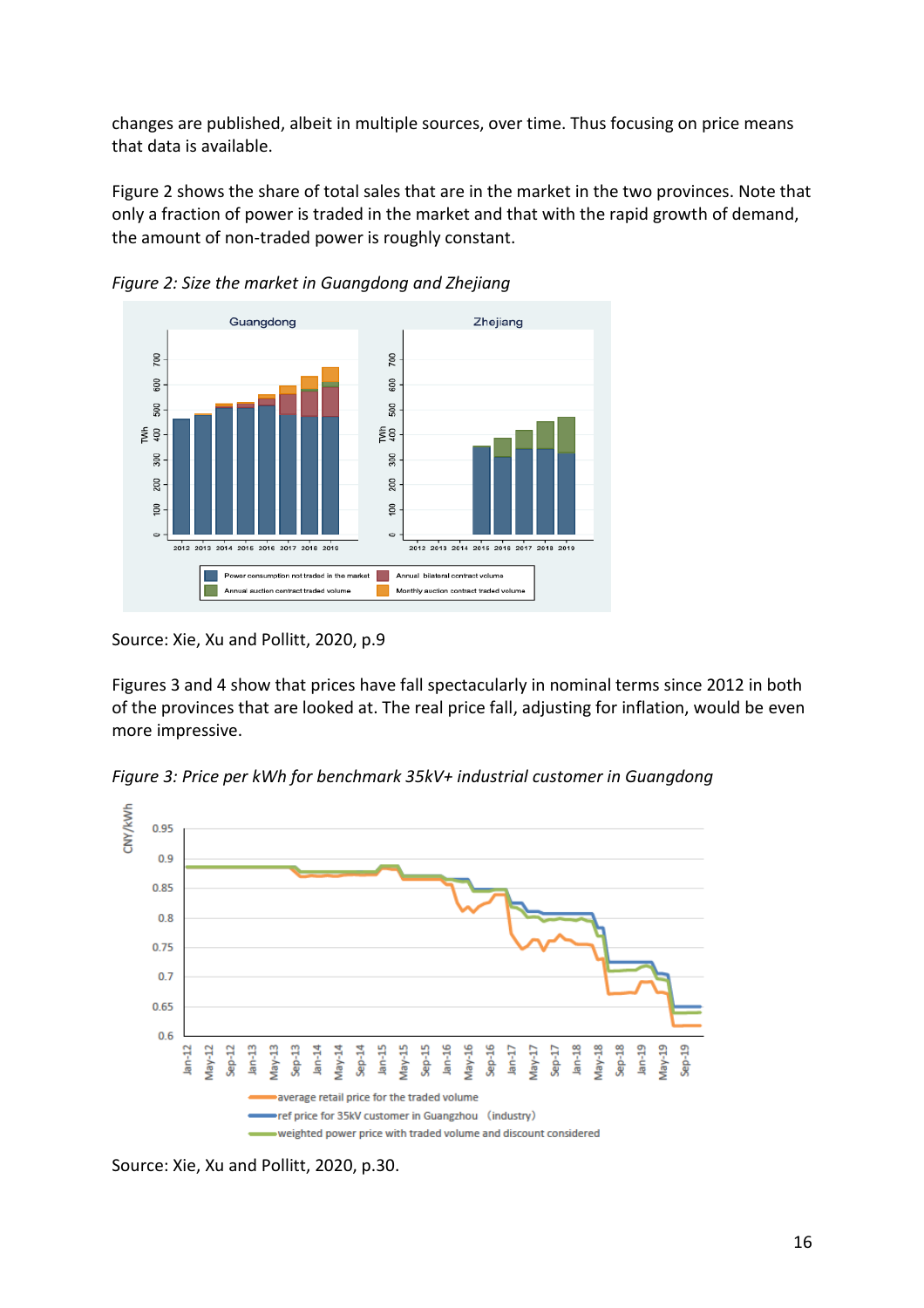

*Figure 4: Price per kWh for benchmark 35kV+ industrial customer in Zhejiang*

Source: Xie, Xu and Pollitt, 2020, p.33.

The Xie et al. (2020) analysis then looks at why the prices have fallen by examining the component parts of the price fall. Figure 5 shows a big decline in the regulated prices paid to generators.





Source: Xie, Xu and Pollitt, 2020, p.19.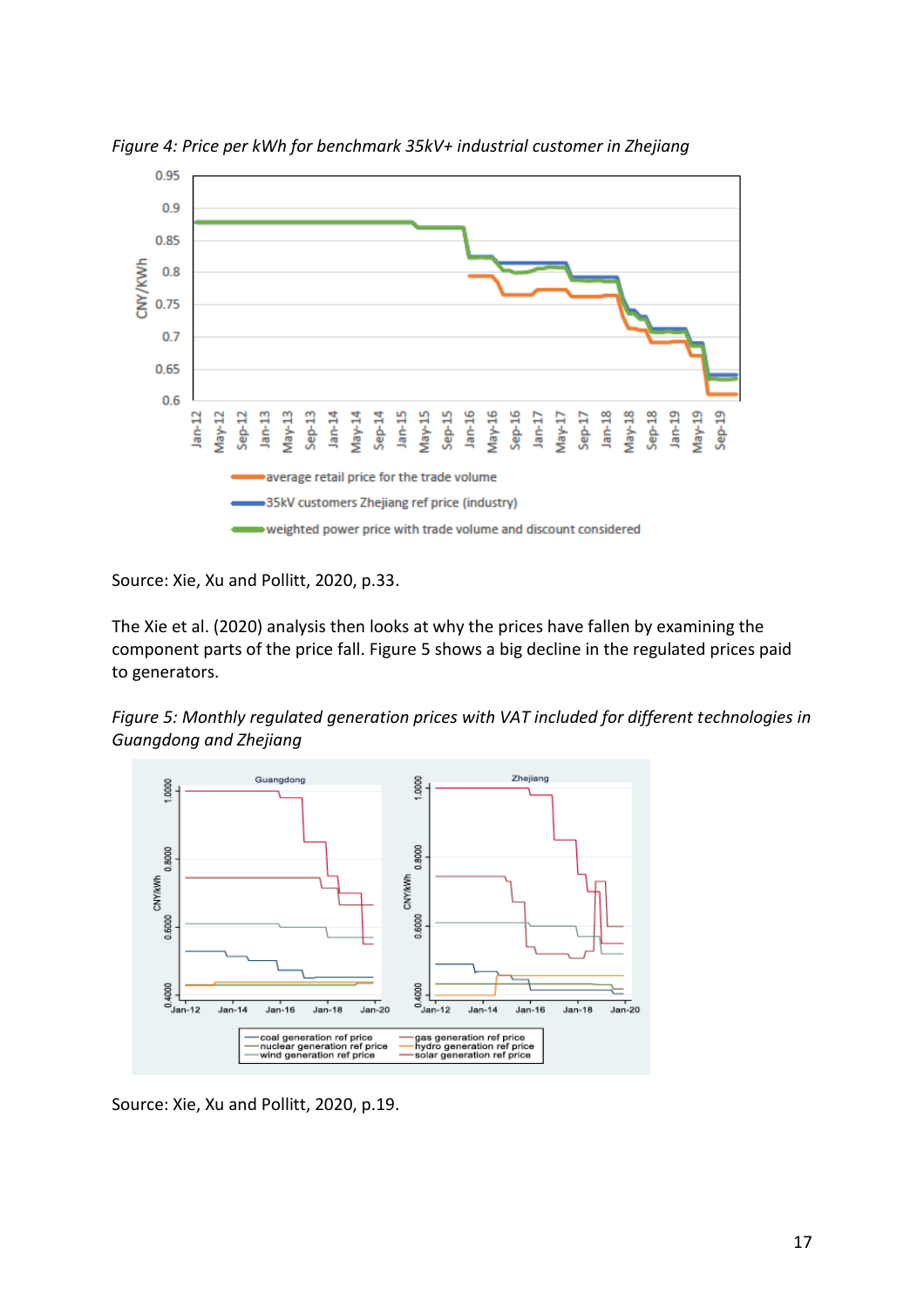Figure 6 shows that the additional charges which consumers paid within the price have also fallen.



*Figure 6: Monthly additions to base regulated retail price for 35kV+ customers in Guangdong and Zhejiang*

Source: Xie, Xu and Pollitt, 2020, p.23.

There have been major falls in the unit price contribution of VAT shown in figures 7 and 8. This is because both the VAT rate and the base price on which VAT is calculated have fallen over the period.

*Figure 7: The sources of electricity VAT changes in Guangdong for 35kV+ customers per kWh*



Source: Xie, Xu and Pollitt, 2020, p.26.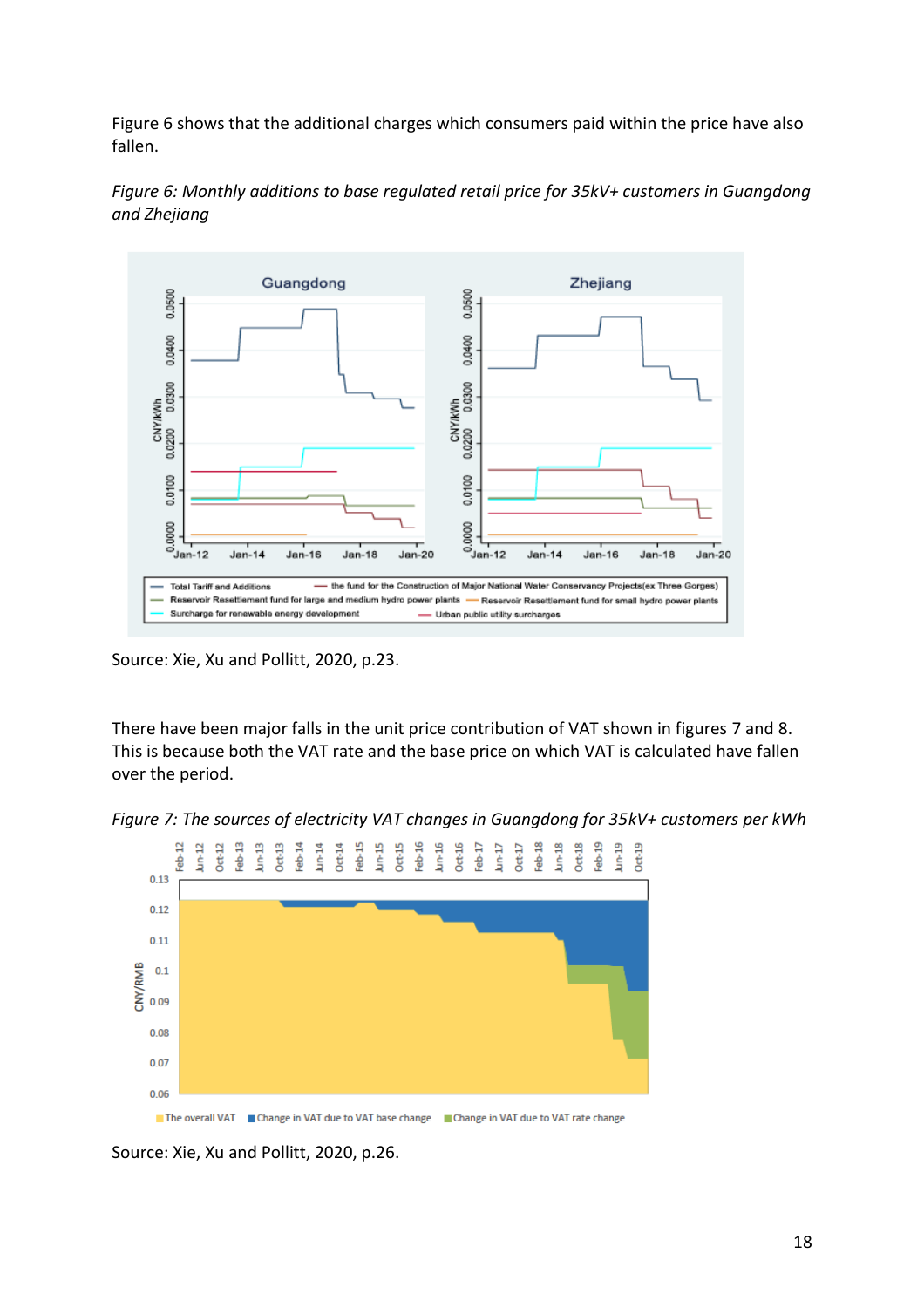*Figure 8: The sources of electricity VAT changes in Zhejiang for 35kV+ customers per kWh*



Source: Xie, Xu and Pollitt, 2020, p.26.

Finally, figure 9 shows that the power markets have delivered a positive price reduction for final consumers, though this is less than the other elements we have looked at so far.

*Figure 9: Monthly and annual wholesale market discounts per kWh in Guangdong and Zhejiang for generators*



Source: Xie, Xu and Pollitt, 2020, p.28.

Figures 10 and 11 breakdown the overall price fall. They show that the network charge reduction (the residual) is the biggest contributor to the price fall, followed by falls in VAT, regulated generation price and additional charges. The power market makes a positive but small overall contribution.

*Figure 10: Sources of price changes for 35kV+ industrial customers in Guangdong*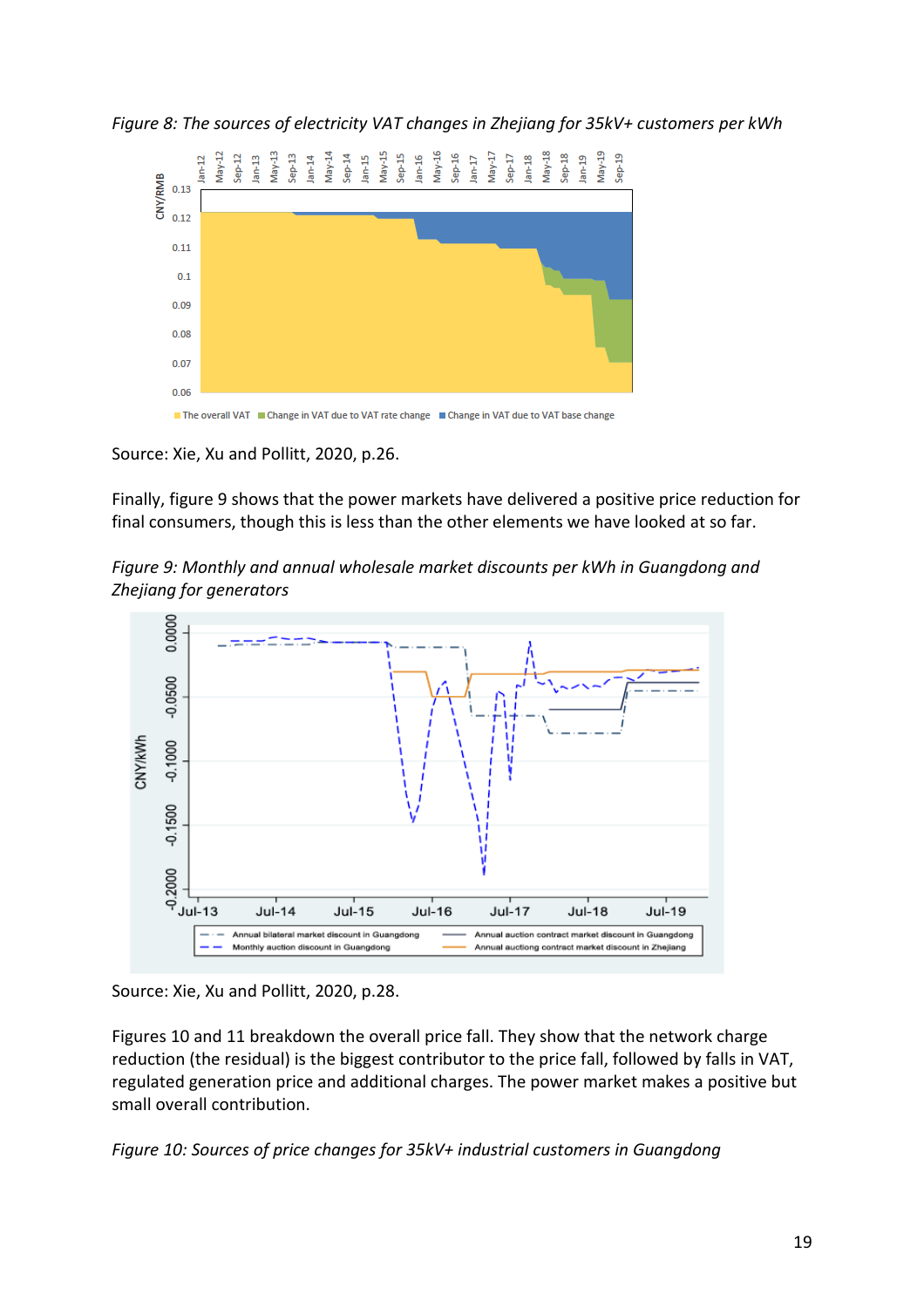

Source: Xie, Xu and Pollitt, 2020, p.39.

*Figure 11: Sources of price changes for 35kV+ industrial customers in Zhejiang*



#### Source: Xie et al., 2020, p.40

Figure 12 shows percentage contributions to price reductions from generation costs, network costs, VAT and additional charges, for the regulated price and for the market price (where generation charges are additionally reduced by the market).

*Figure 12: The contributions to price reduction over the period 2012-2019 in Guangdong and Zhejiang for market, regulated and average 35kV customers*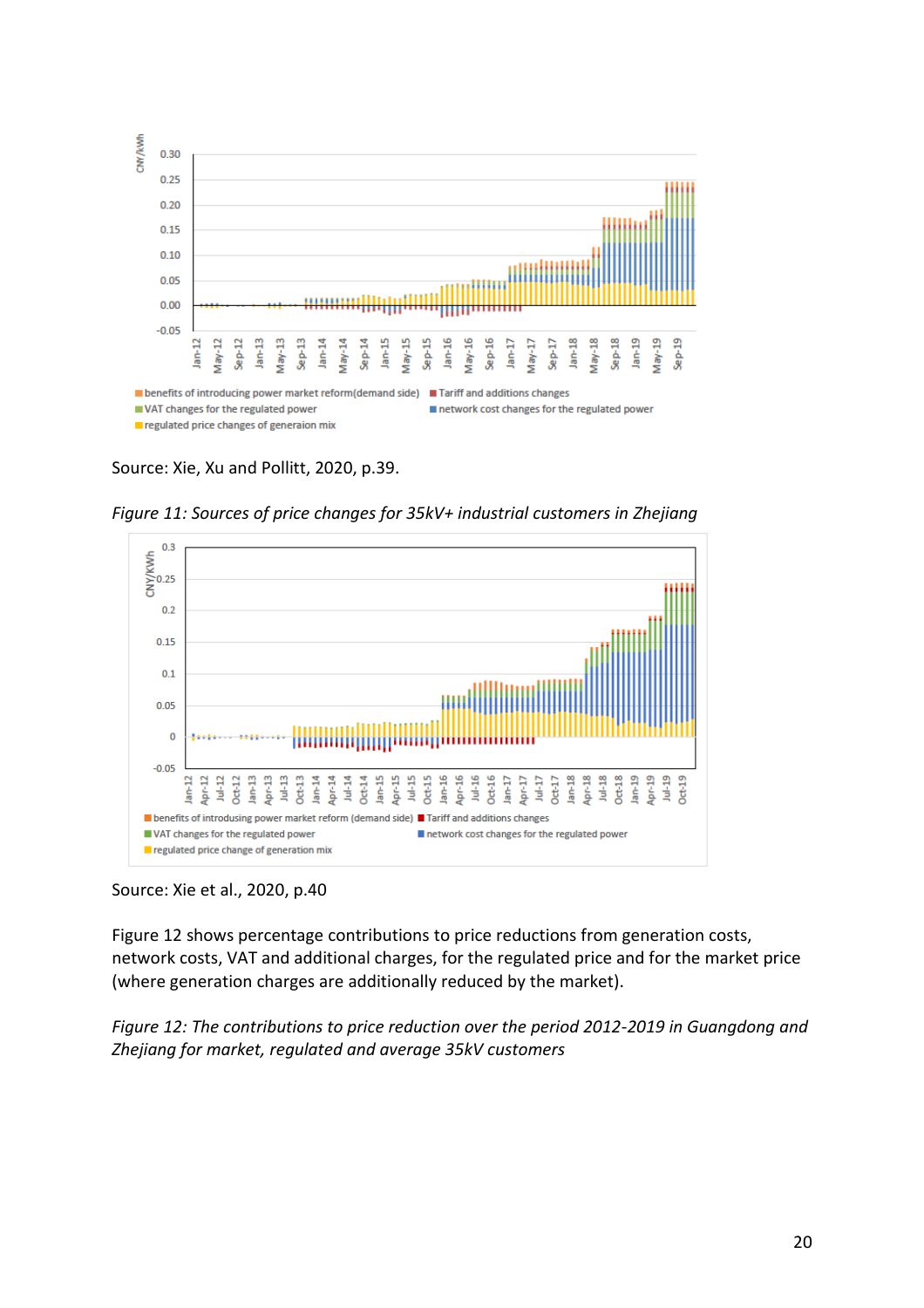

Source: Xie et al., 2020, p.41

In terms of the high level objective of the PSR to reduce the industrial price of electricity. This has been significantly achieved with an impressive convergence towards US prices, as seen in Figure 13.

*Figure 13: The monthly final average industrial price of electricity in Texas and Florida compared to the 35kV+ industrial customer prices in Guangdong and Zhejiang*



Source: Xie, Xu and Pollitt, 2020, p.44.

Overall, Xie et al. (2020) find that the regulated price (relative to Jan 2012) for their benchmark customer falls substantially: by 26.6% in Guangdong and in 27.0% Zhejiang. The market price falls further (relative to Jan 2012): by 30.2% in Guangdong and 30.4% in Zhejiang. The weighted price (consisting of the weighted market and regulated price) falls 27.7% in both provinces.

This sort of analysis shows, very clearly, one important aspect of the reform: the extent to which prices have fallen. It also suggests that market reform in China is not just about the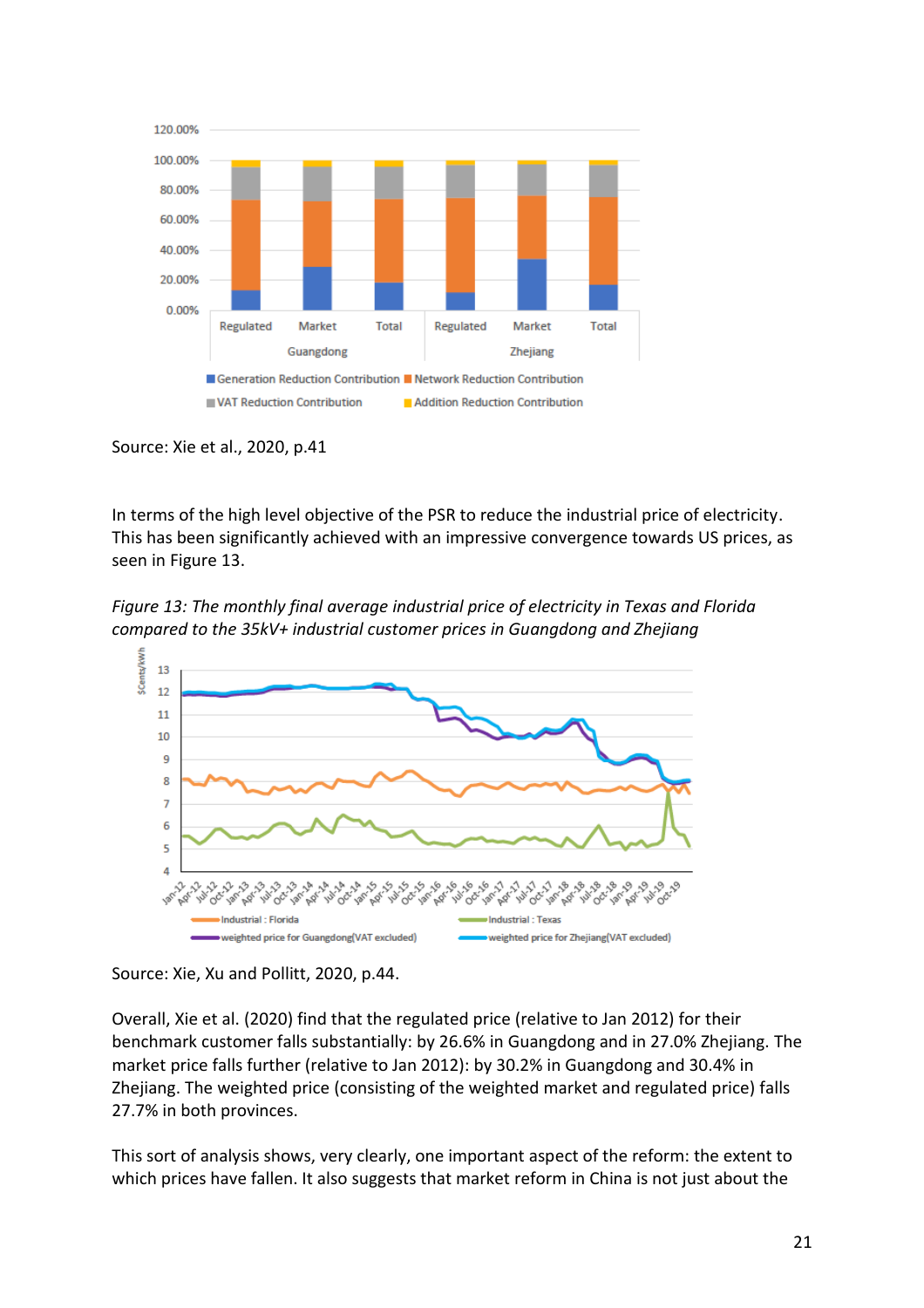direct impact of the wholesale power market but about associated changes to regulation, particularly of network charges (which was what was driving the benefits of the restructuring of the regional electricity companies in England and Wales in the previous section). Doing this for each reforming province would seem to be essential.

Thinking about sections 4 and 5 together, it would be important to try and separate out how much of the price fall observed in section 5 is due to PSR related policies and how much would have formed part of a reasonable counterfactual. Such a counterfactual would look at the effect of continuing unit sales growth on unit network costs and any impacts from fuel price changes (or indeed changes in the generation mix) on electricity generation costs. It would also remove VAT changes as being due to PSR, as this is a tax policy, and should not be part of a social cost benefit analysis. It might also analyse the extent to which benefits for consumers have come at the expense of producers accepting lower rates of return.

Thus, for China and its provinces the overall societal benefit of PSR and its distribution between customers, the government and producers remains to be assessed by a proper SCBA.

#### **Section 6: Observations on market monitoring from around the World**

A key part of measuring the impact of power sector reform is the regular monitoring of market performance by either the regulator or the system operator.

There are some excellent examples of annual reports that do this well. These include the State of the Energy Market Report from Ofgem, State of the Energy Market Report from the Australian Energy Regulator (AER), State of the Markets Report from the US Federal Energy Regulatory Commission (FERC), and the independent State of the Market Report for PJM (in two volumes for 2020: Vol.1, 84 pages and Vol.2, 672 pages).

We over a few highlights of useful indicators from this reports.

Ofgem (2019) has data on the profitability of generators and suppliers (profit margin by generator/supplier)<sup>8</sup>, price trends (price per kWh for different customer categories)<sup>9</sup> and an international comparison of ancillary services costs (Germany vs UK uplift charge per MWh)<sup>10</sup>. These variously highlight the need to monitor the reasonableness of company profitability, the actual trend in prices and the benchmarking of hard to interpret prices against other jurisdictions.

AER (2020) includes generation investment monitoring (MW entry and exit by technology)<sup>11</sup>, comparison of market concentration (average HHI per 5 mins) $^{12}$  and the presence of pivotal electricity generators (percentage of time 1, 2 and 3 generators were pivotal)<sup>13</sup>. This

<sup>8</sup> Ofgem (2019, p.78).

<sup>9</sup> Ofgem (2019, p.63).

<sup>10</sup> Ofgem (2019, p.79).

<sup>11</sup> AER (2020, p.30).

 $12$  AER (2020, p.109).

<sup>13</sup> AER (2020, p.109).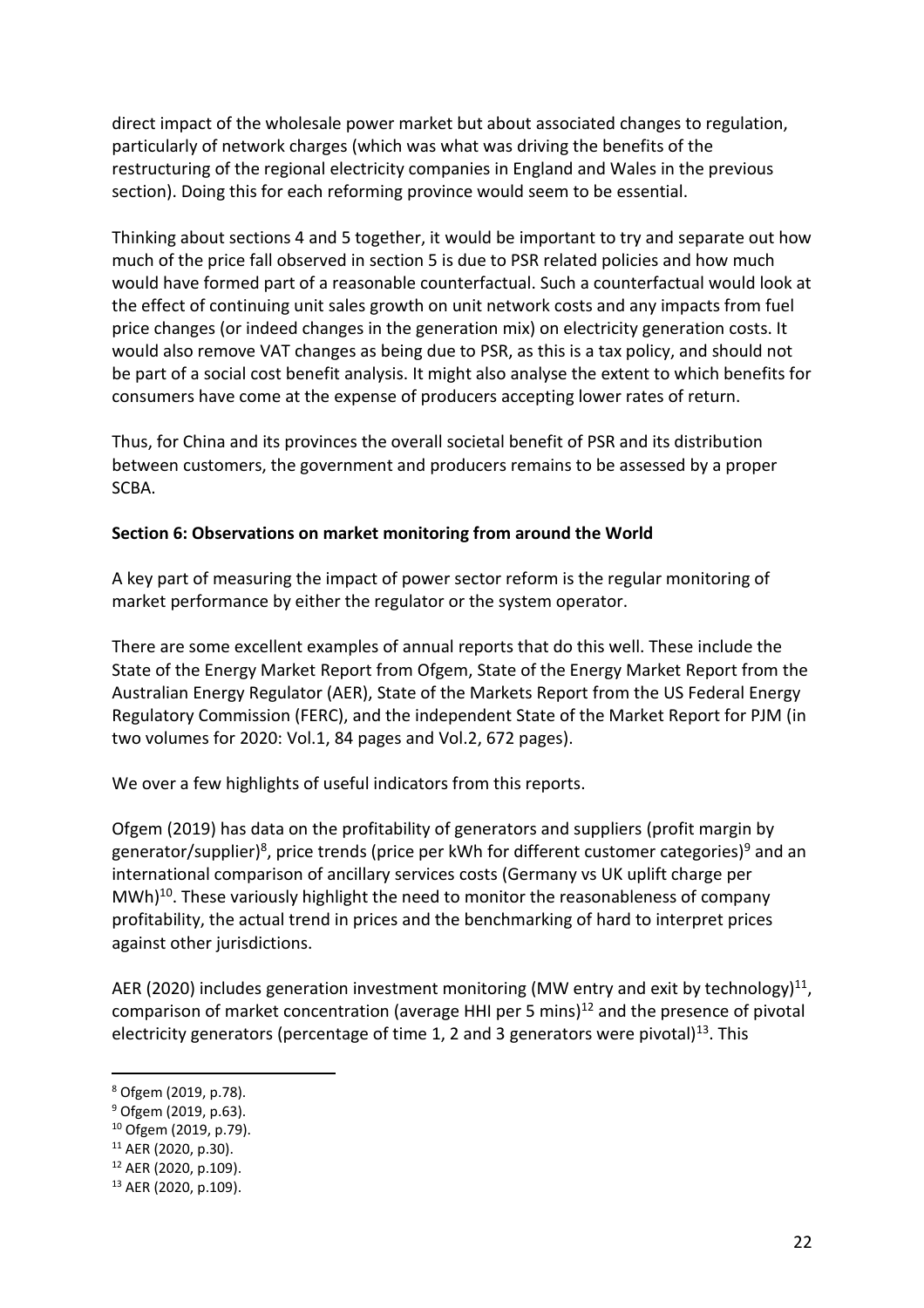highlights a particular concern in the Australian National Electricity Market (NEM) about the strategic closure of certain generator plants which then created capacity scarcity driving up prices.

FERC (2020) has a price heat map (with wholesale electricity prices per MWh) $^{14}$  and price monitoring (price per MWh per regional transmission organization (RTO) area)<sup>15</sup>. This short report from FERC nicely illustrates the value of visually comparing regional market outcomes across the US.

Monitoring Analytics (2021a,b) is a comprehensive report on PJM which includes an annual market assessment of each of the markets which comprise PJM (energy, capacity, reserve markets, frequency regulation and financial transmission rights)<sup>16</sup> and annual prices (per MWh for each market)<sup>17</sup>. This report, by the appointed independent market monitor for PJM, is particularly impressive because it includes an independent assessment of PJM's individual markets. Individual markets are assessed as being competitive, partially competitive or not competitive and their market design is assessed as being effective, mixed or flawed. Within each market a competitive assessment is made of aggregate market structure, local market structure, participant behaviour and market performance. This independently produced report is the benchmark for market monitoring globally.

#### *Lessons for China*

Regular market reporting and assessment is limited for most Chinese markets. While individual power exchanges do produce useful monthly market reports, these are not accessible to non-market participants, which all of the reports discussed above are. It is also very difficult to construct a price series for individual customer types by province. Xie et al., 2020, demonstrate what a large amount of work this is for just two provinces and one benchmark customer price.

The State Electricity Regulatory Commission (SERC) produced an Electricity Regulatory Annual Report from 2006 to 2011<sup>18</sup>. It also published the Statute on Formulation and Publication of Electricity Regulatory Annual Report in 2007<sup>19</sup>. This drew on leading reform countries' experience and was deemed as a powerful regulatory policy tool (Tan et al., 2016). However the SERC has now ceased to exist and this form of annual reporting has stopped. Its successor, the National Energy Administration (NEA) publishes special reports on different topics. One of the most significant reports is the electricity price regulatory report series covering 2013-2018<sup>20</sup>. These reports publish detailed provincial data on average generation prices of different fuel sources, transmission losses, network charges, retail prices and additions. This serves as a starting point for measuring the price impact of reform.

<sup>14</sup> FERC (2020, p.6).

<sup>15</sup> FERC (2020, p.8).

<sup>16</sup> Monitoring Analytics (2021a, p.7, 8, 9, 10).

<sup>&</sup>lt;sup>17</sup> Monitoring Analytics (2021a, p.17).

<sup>18</sup> 电力监管年度报告 http://www.gov.cn/gzdt/2012-06/27/content\_2171508.htm

<sup>19</sup> 电力监管报告编制发布规定 http://www.gov.cn/gongbao/content/2008/content\_892227.htm

<sup>20</sup> [http://zfxxgk.nea.gov.cn/index.htm.](http://zfxxgk.nea.gov.cn/index.htm) Search keywords *Regulatory Report* in the search box on that webpage.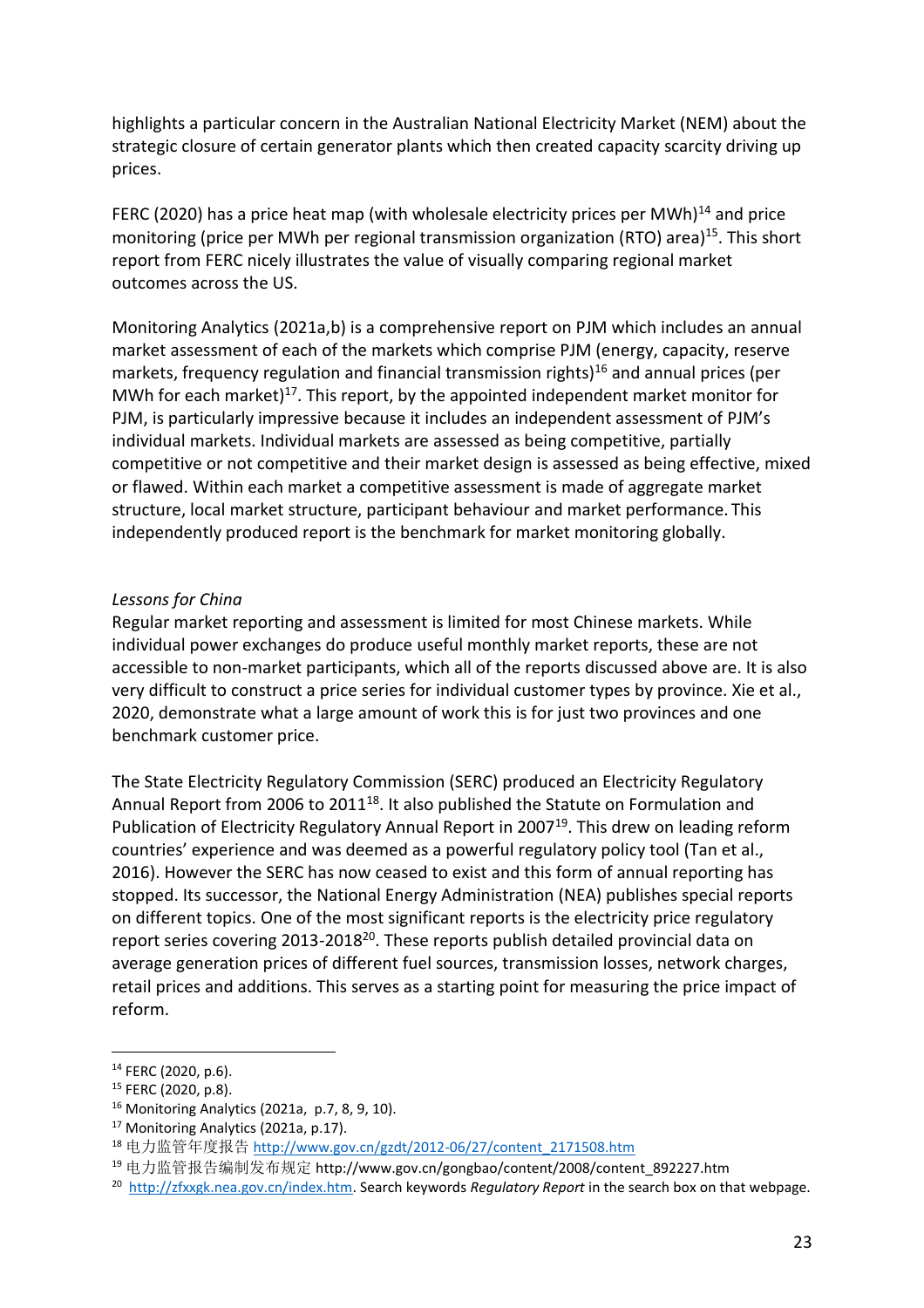The NEA and individual power exchanges should consider producing an annual State of the Market Report (building on the SERC experience). The provincial system operator should pay attention to the sort of reporting seen by PJM, which concentrates on the performance of markets related to its own system. The NEA should look at the regulatory reports and produce higher level commentary on overall competitiveness and final price impacts (drawing on the experience of Ofgem, AER and FERC).

Improving the quality of market monitoring in China requires attention to both the training and resourcing of the regulatory agencies (which include the NEA and the National Development and Reform Commission, NDRC), especially relative to well-resourced electricity companies. A distinctive characteristic of regulatory agencies with superior quality reporting and transparency is that they are well resourced, with a sufficiently large number of employees with the appropriate qualifications (see Pollitt and Stern, 2011, for a discussion).

A key aspect of improved reporting in China would be to highlight the negative consequences of anti-competitive mergers within the electricity sector. Where such mergers involve state owned companies (such as those directly owned by the State-owned Assets Supervision and Administration Commission (SASAC)) regulatory monitoring would discourage mergers on narrowly fiscal grounds (to improve the government balance sheet) and encourage appropriate asset reorganization or market mitigation measures. Transparent market monitoring by regulatory agencies helps reduce internal policy conflicts within government where industrial policy competes (often unsuccessfully) with competition policy.

# **Section 7: Concluding thoughts**

This paper has sought to discuss how progress with power sector reform (PSR) ought to be reported and measured at the individual provincial level.

There are many examples of good practice in this area, from around the world, which provide useful templates for China to follow.

We began by looking at how reform impacts have been evaluated previously. One important conclusion is that in market economies individual electricity market reform elements can be expected to have a small net effect and hence that it is important to measure these carefully. We, then discussed the sorts of measures by which the EU single electricity market – comparable to the Chinese national electricity market in scope - has been evaluated. Next we detailed how a social cost benefit analysis of reform can be conducted, drawing on case studies from the UK.

We then showed how the effects of PSR on industrial electricity prices has been measured for Guangdong and Zhejiang. The effects of the 2015 PSR look substantial and much larger than the impacts in market economies, indicating that there are multiple elements to Chinese power sector reform, the most significant of which appears to be the reduction of regulated generation prices and network charges, within a largely state owned industry.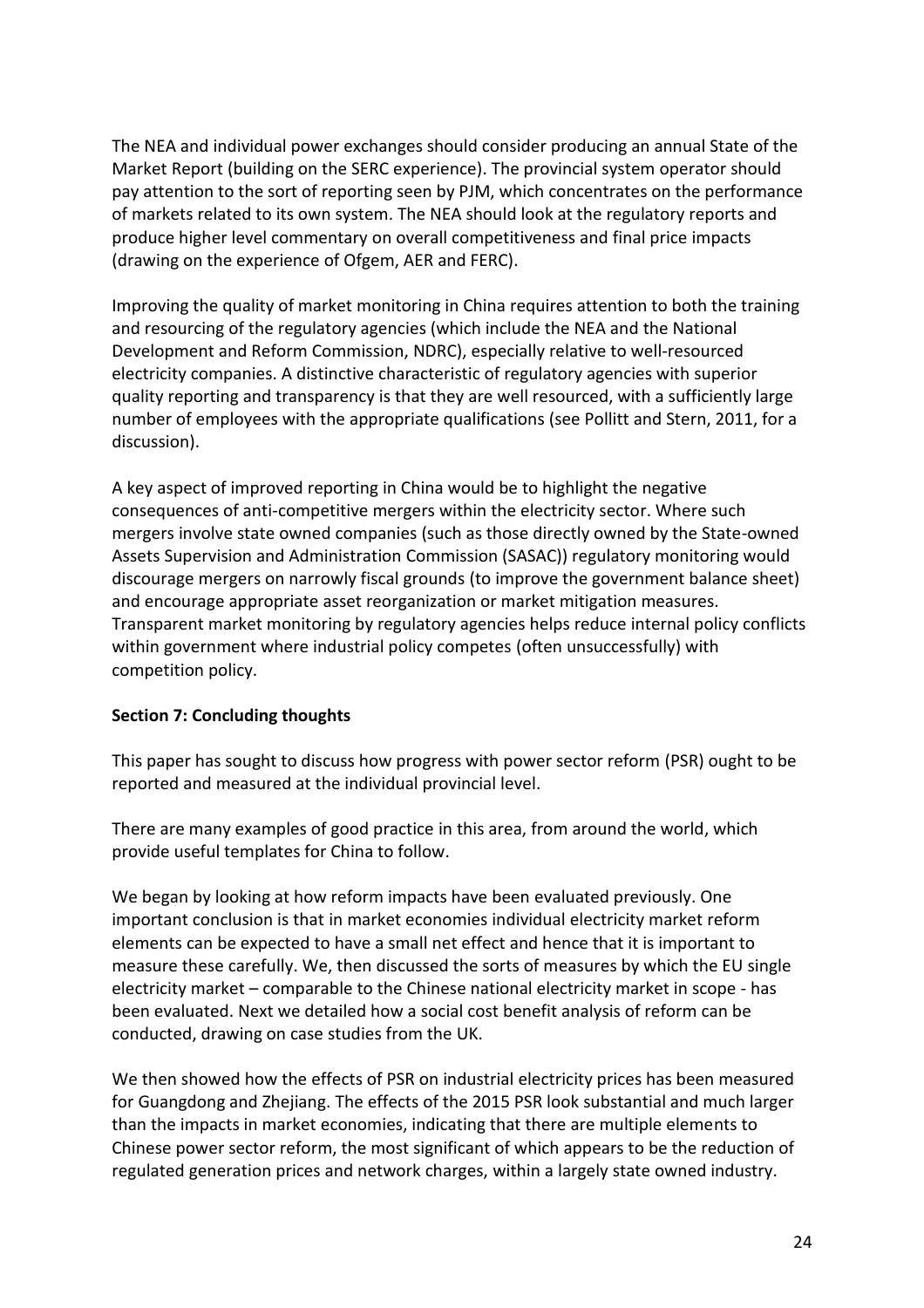However, more detailed analysis is required to establish the extent to which this large price fall is due to the natural effect of the increasing scale of the Chinese electricity sector or the reduction of government revenues from the power sector. Even if the actual overall PSR effect in China is large, as suggested by simulation studies, it is important to separate out the impact of individual reform elements, such as the introduction of wholesale power markets.

We discussed how detailed price measurements can be combined with elements of the social cost benefit analysis (SCBA) approach to develop better measures of actual reform impact. We then suggested how provincial and national level annual reporting on the state of electricity markets might be improved, drawing on examples of best practice from around the world. Proper reporting can ensure sustained benefits from PSR and appropriate regulatory learning from a process that is constantly evolving in the light of new information.

China's PSR is a massive and worthy undertaking with global consequences. It deserves careful attention to its measurement.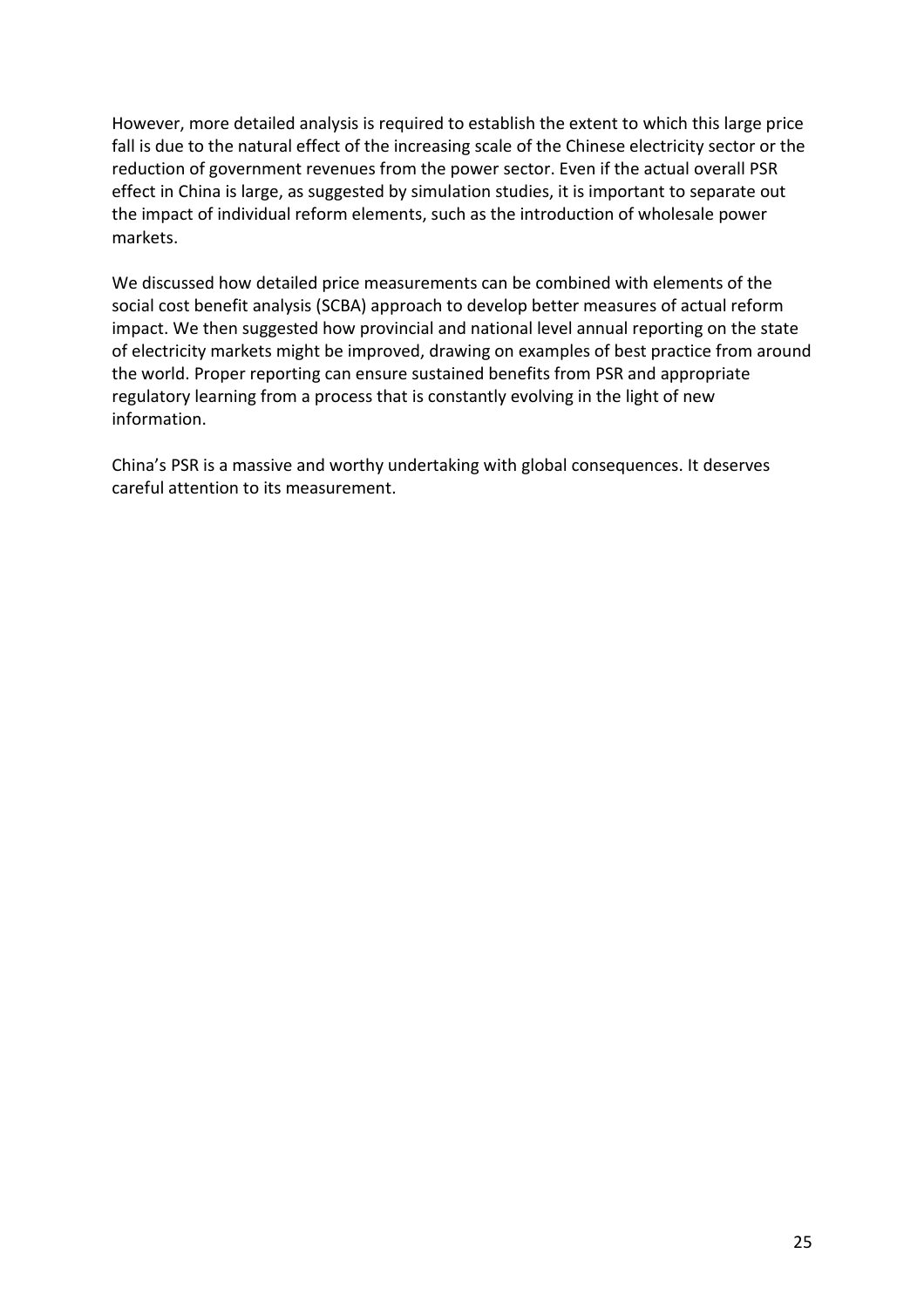# **Bibliography**

Abhyankar, N., Lin, J., Liu, X. and Sifuentes, F. (2020), 'Economic and environmental benefits of market-based power-system reform in China: A case study of the Southern grid system', *Resources, Conservation and Recycling*, 153: 104558.

AER (2020), *State of the Energy Market 2020*, Melbourne: Australian Energy Regulator.

Anaya, K. (2010), *The Restructuring and Privatisation of the Peruvian Electricity Distribution Market,* Electricity Policy Research Group Working Paper No.1010.

Barmack, M., Kahn, E. and Tierney, S. (2007), 'A cost‐benefit assessment of wholesale electricity restructuring and competition in New England', *Journal of Regulatory Economics*, 31 (2): 151:184.

Booz & Company (2013), *Benefits of an Integrated European Energy Market,* Amsterdam: Booz & Company.

CEER (2016), *6 th CEER Benchmarking Report on the Quality of Electricity and Gas Supply 2016*, Brussels: CEER.

Chen, H., Chyong, C-K., Mi, Z. and Wei, Y-M. (2020), 'Reforming the Operation Mechanism of Chinese Electricity System: Benefits, Challenges and Possible Solutions', *The Energy Journal*, 41(2): 219-246.

Chisari, O., Estache, A., and Romero, C. (1999), 'Winners and Losers from the Privatization and Regulation of Utilities: Lessons from a General Equilibrium Model of Argentina', *World Bank Economic Review*, 13(2): 357‐378.

Copenhagen Economics (2005), *Market Opening in Network Industries: Part I: Final Report*, Brussels: European Commission.

Domah, P. and Pollitt, M.G. (2001), "Restructuring and privatisation of electricity distribution and supply businesses in England and Wales: a social cost-benefit analysis." *Fiscal Studies*, 22(1): 107-146.

D'Souza, J. and W. L. Megginson (1999), 'The financial and operating performance of privatized firms during the 1990s', *Journal of Finance*, 54(4): 1397‐1438.

Fabrizio, K., Rose, N. and Wolfram, C. (2007), 'Do Markets Reduce Costs? Assessing the Impact of Regulatory Restructuring on U.S. Electric Generation Efficiency' *American Economic Review*, 97 (4): 1250‐1277.

FERC (2020), *State of the Markets 2019*, Washington, DC: Federal Energy Regulatory Commission.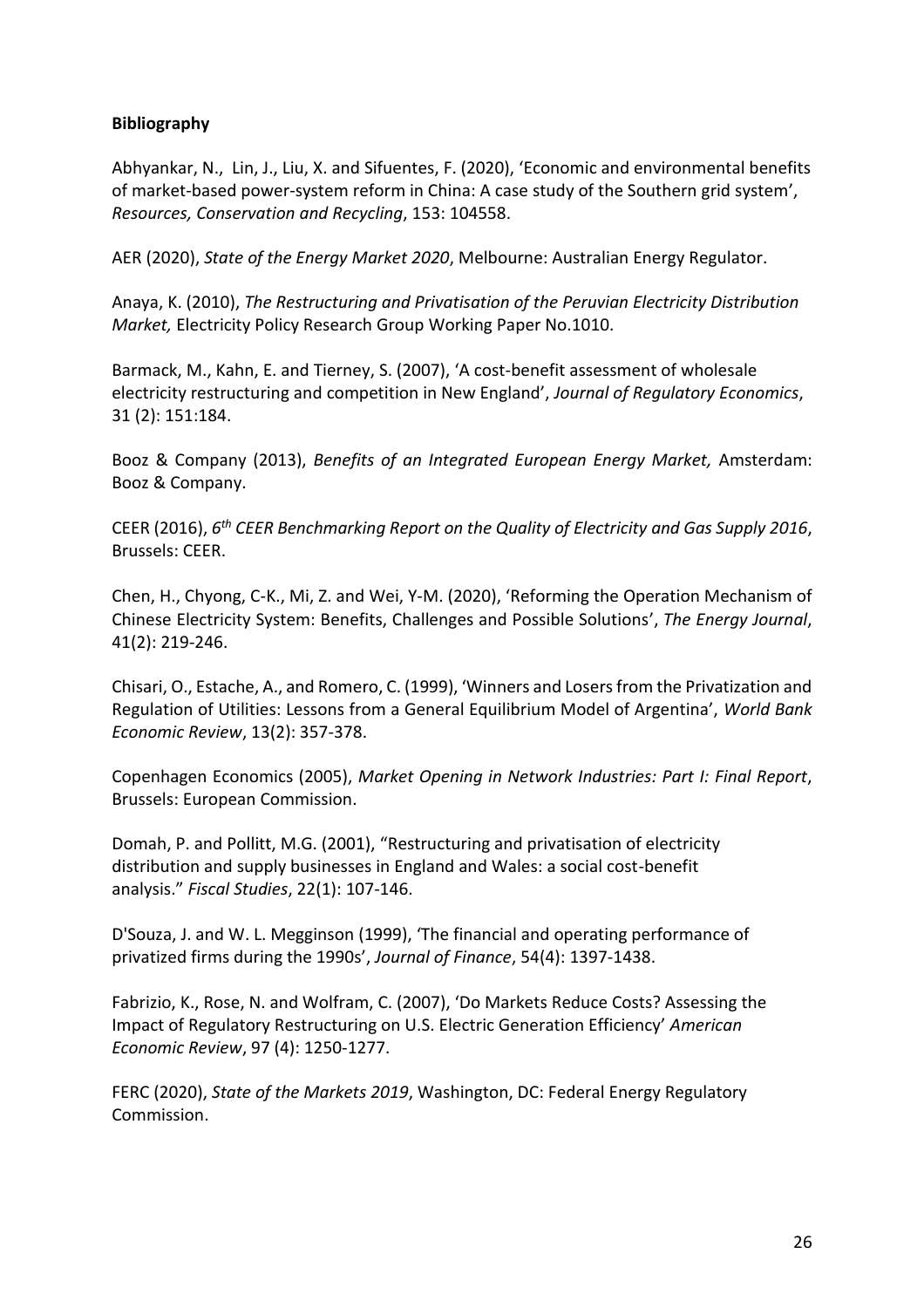Fiorio, C.V., Florio, M. and Doronzo, R. (2007), *The Electricity Industry Reform Paradigm in the European Union: Testing the Impact on Consumers*, Paper delivered at Consumers and Utility Reforms in the European Union Conference, Milan, June 8-9, 2007.

Galal, A., Jones, L., Tandon, P. and Vogelsang, I. (1994), *Welfare consequences of selling public enterprises: an empirical analysis*, Oxford: Oxford University Press.

Green, R., Lorenzoni, A., Pérez, Y. and Pollitt, M. (2009), 'Policy assessment and good practices', In: Glachant, J.-M. and L´vêque, F. (eds.) *Electricity reform in Europe - towards a single energy market.* Cheltenham: Edward Elgar, pp.172-205.

Hattori, T. and Tsutsui, M. (2004), 'Economic impact of regulatory reforms in the electricity supply industry: a panel data analysis for OECD countries', *Energy Policy*, 32 (6): 823–832.

Jamasb, T., Nepal, R. and Timilsina, G.R. (2017), 'A Quarter Century Effort Yet to Come of Age: A Survey of Electricity Sector Reform in Developing Countries', *The Energy Journal*, 38(3): 195-234.

Jamasb, T., Mota, R., Newbery, D. and Pollitt, M. (2004), *Electricity sector reform in developing countries: a survey of empirical evidence on determinants and performance*, Cambridge Working Papers in Economics, No.0439.

Jones, L. P., Tandon, P. and Vogelsang, I. (1990), *Selling Public Enterprises: A Cost-Benefit Methodology.* Cambridge, MA: MIT Press.

Joskow, P. (2006), Markets for Power in the United States: An Interim Assessment, *The Energy Journal*, 27 (1): 1‐36.

Kwoka, J. and Pollitt, M. (2010) "Do mergers improve efficiency? Evidence from restructuring the US electric power sector." *International Journal of Industrial Organization*, 28(6): 645‐656.

Lin, J., Kahrl, F., Yuan, J., Chen, Q., Liu, X. (2019), 'Economic and carbon emission impacts of electricity market transition in China: A case study of Guangdong Province', *Applied Energy*, 238: 1093-1107.

Liu, S., Yang, Q., Cai, H., Yan, M., Zhang, M., Wu, D., and Xie, M. (2019), 'Market reform of Yunnan electricity in southwestern China: Practice, challenges and implications', *Renewable and Sustainable Energy Reviews*, 113: 109265.

Marino, M., Parrotta, P., Valletta, G. (2017), *Electricity (De)Regulation and Innovation*, Strasbourg: BETA.

de Menezes, L.M. and Houllier, M.A. (2016), 'Reassessing the integration of European electricity markets: A fractional cointegration analysis', *Energy Economics*, 53: 132–150.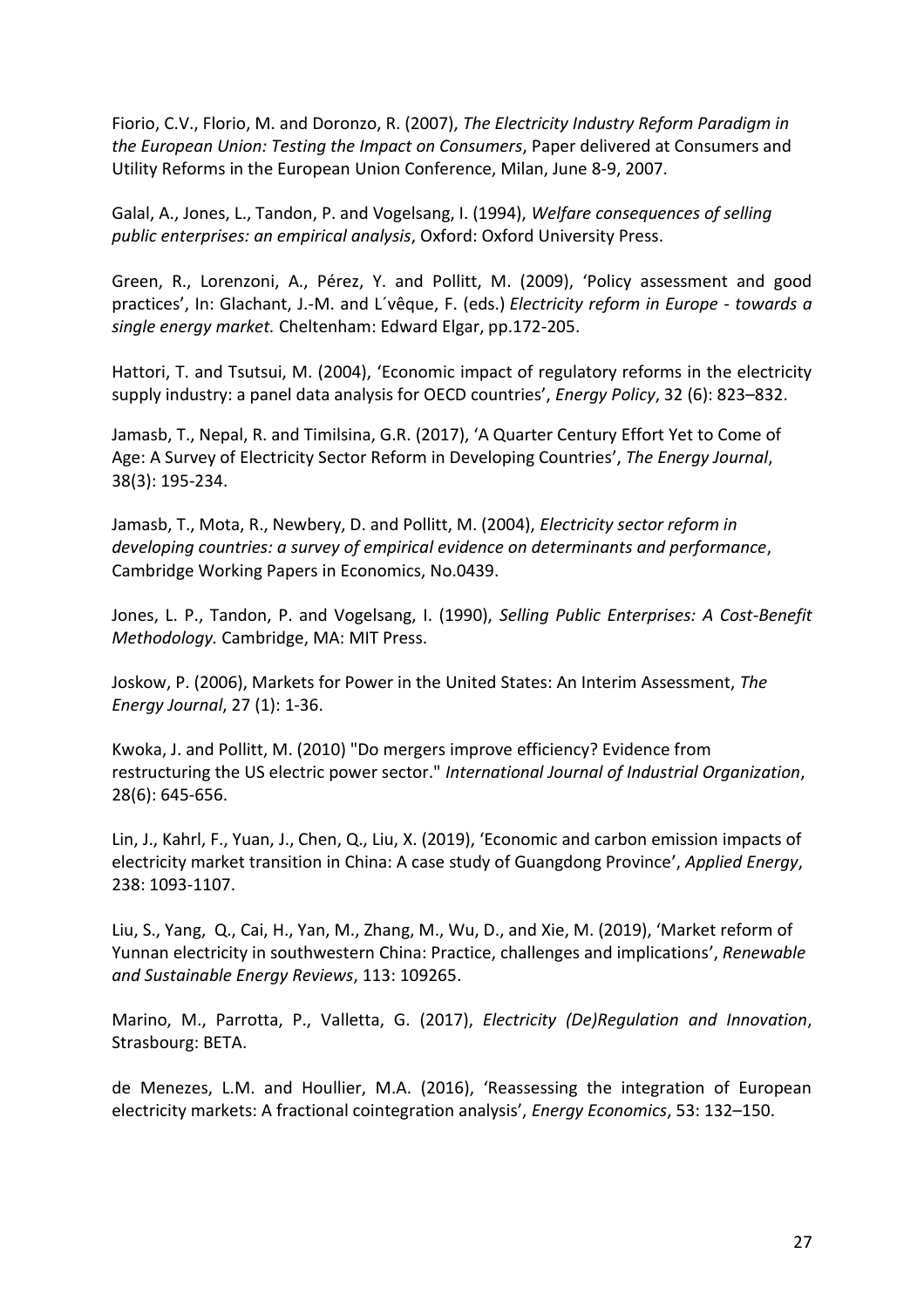Mota, R. (2003), *The Restructuring and Privatisation of Electricity Distribution and Supply Business in Brazil: A Social CostBenefit Analysis*, DAE Working Paper No. 309 (January), Department of Applied Economics, University of Cambridge, Cambridge.

Newbery, D.M. and Pollitt, M.G. (1997) "The restructuring and privatisation of Britain's CEGB: was it worth it?" *Journal of Industrial Economics*, 45(3): 269-303.

Ofgem (2019), *State of the energy market 2019 Report*, London: Ofgem.

Monitoring Analytics (2021a), *State of the Market Report for PJM 2020, Volume 1: Introduction,* Monitoring Analytics, LLC.

Monitoring Analytics (2021b), *State of the Market Report for PJM 2020, Volume 2: Detailed Analysis*, Monitoring Analytics, LLC.

Polemis, M.L. and Stengos, T. (2017), 'Electricity Sector Performance: A Panel Threshold Analysis', *The Energy Journal*, 38 (3): 141-158.

Pollitt, M.G. (1997a), *The restructuring and privatisation of the electricity supply industry in Northern Ireland: will it be worth it?,* University of Cambridge, Department of Applied Economics, Working Papers Amalgamated Series no. 9701.

Pollitt, M.G. (1999), *The restructuring and privatisation of electricity supply industry in Scotland,* mimeo, University of Cambridge.

Pollitt, M. (2009), 'Evaluating the evidence on electricity reform: lessons for the South East Europe (SEE) market, *Utilities Policy*, 17 (1): 13–23.

Pollitt, M. (2012), 'The Role of Policy in Energy Transitions: Lessons from the Energy Liberalisation Era', *Energy Policy*, 50, November: 128-137.

Pollitt, M.G. (2019) "The European single market in electricity: an economic assessment." *Review of Industrial Organization*, 55(1): 63-87.

Pollitt, M.G. (2020), *Reforming the Chinese Electricity Supply Sector: Lessons from Global Experience*, Palgrave.<https://www.palgrave.com/gp/book/9783030394615>

Pollitt, M.G. and Smith, A.S.J. (2002) "The restructuring and privatisation of British Rail: was [it really that bad?"](https://dx.doi.org/10.1111/j.1475-5890.2002.tb00069.x) *Fiscal Studies*, 23(4): 463-502.

Pollitt, M. and Stern, J. (2011), 'Human resource constraints for electricity regulation in developing countries: developments since 2001', *Utilities Policy*, 19(2): 53-60.

Pollitt, M., Yang, C-H. and Chen, H. (2017), *Reforming the Chinese Electricity Supply Sector: Lessons from International Experience*, EPRG Working Paper, No.1704. Available in Chinese at[: http://www.eprg.group.cam.ac.uk/wp-content/uploads/2017/03/1704\\_-Chinese-](http://www.eprg.group.cam.ac.uk/wp-content/uploads/2017/03/1704_-Chinese-Version.pdf)[Version.pdf](http://www.eprg.group.cam.ac.uk/wp-content/uploads/2017/03/1704_-Chinese-Version.pdf)